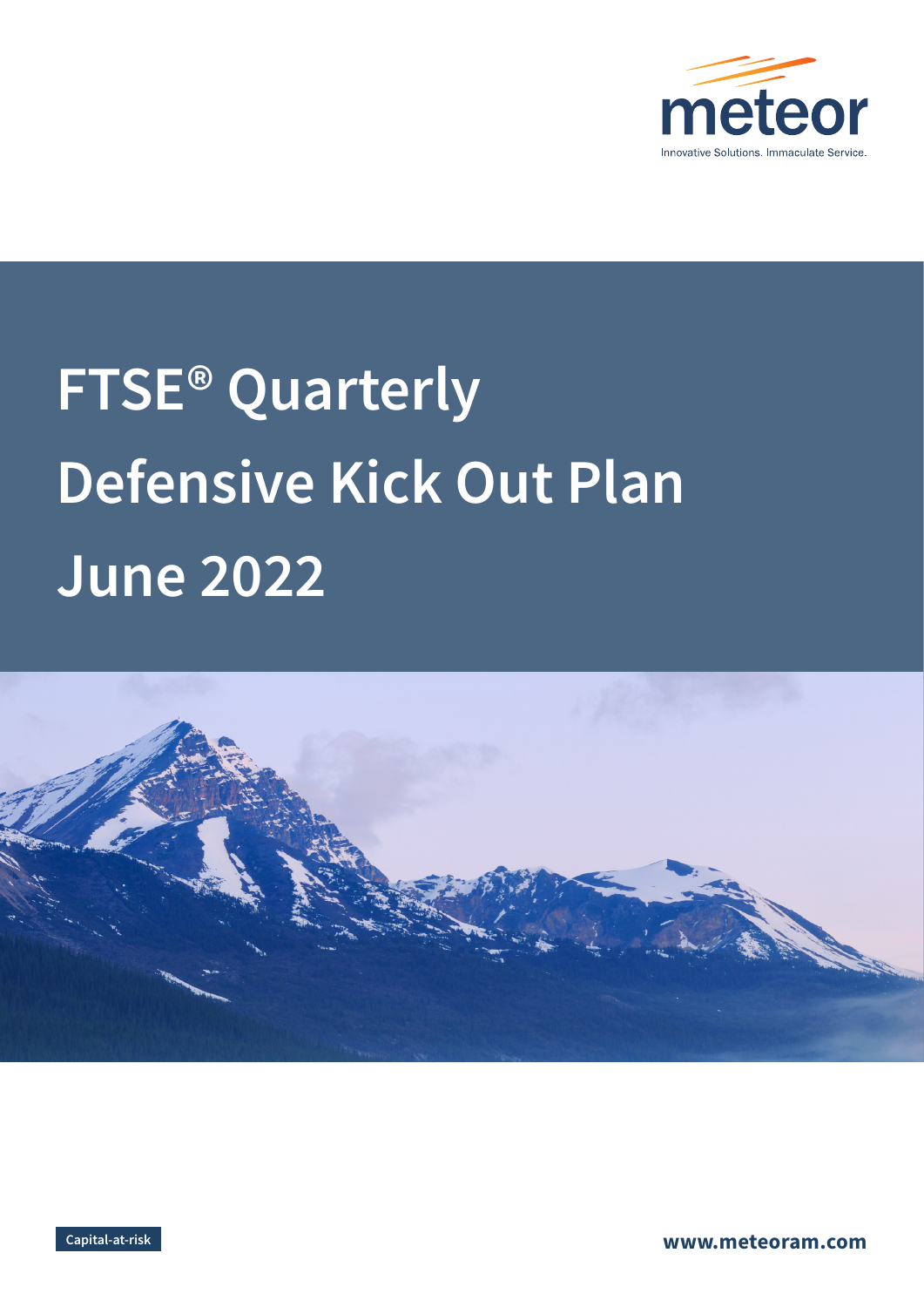

# Important Information

- ▶ **Investing in this Plan puts your capital at risk. You may lose some, or all, of your investment.**
- ▶ **The Plan has been designed for a specific type of investor, as set out in this Brochure. The Plan may only be suitable for this type of investor.**
- ▶ Meteor does not provide financial advice. You must take advice from a financial adviser, who will be able to help **you assess whether the investment is suitable for you.**
- ▶ **You should conduct such independent investigation and analysis of the tax treatment of an investment as you feel appropriate, to evaluate the merits and risks of an investment in the Plan.**
- ▶ **The information on taxation contained in the Brochure is based on our understanding of rates of tax, current legislation, regulations and practice, which are likely to change in the future and which may be backdated.**
- ▶ **This Brochure has been approved and issued by Meteor Asset Management Limited as a financial promotion pursuant to S. 21 of the Financial Services and Markets Act 2000. It is for information only and does not constitute investment, legal or tax advice.**
- ▶ **The following information has not been prepared by the Issuer, or any of their respective directors, officers or agents. The Issuer makes no representation or warranty, and accepts no responsibility or liability, to any party in relation to the information provided in this Brochure.**

**All relevant terms are defined in the Plan Summary on page 1 or the Glossary on page 21.**

**This Brochure explains the features and risks of the Plan and should be read in conjunction with the Key Information Document (KID) and Meteor's standard Terms and Conditions. Please read all documents before making an investment decision.**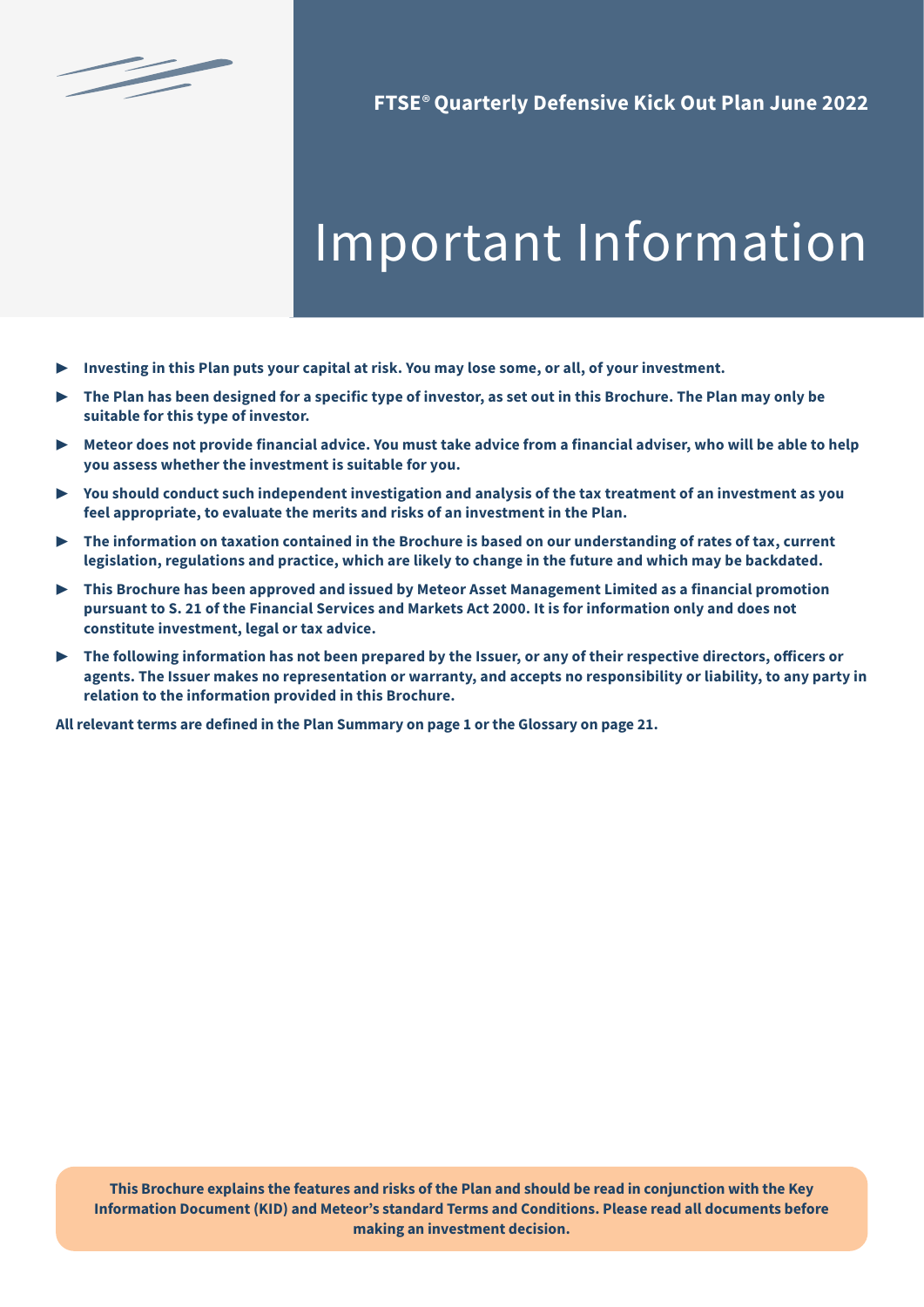## Contents

| <b>Plan Summary</b>                      | $\mathbf{1}$            |
|------------------------------------------|-------------------------|
| <b>Key Risks</b>                         | $\overline{\mathbf{2}}$ |
| <b>Key Dates</b>                         | $\overline{\mathbf{2}}$ |
| Is the Plan right for me?                | $\overline{\mathbf{3}}$ |
| <b>How the Plan works</b>                | 5                       |
| <b>Investment Return</b>                 | $\overline{7}$          |
| <b>Repayment of Capital</b>              | $\bf{8}$                |
| <b>The Index</b>                         | $\boldsymbol{9}$        |
| <b>Selection of a counterparty</b>       | 11                      |
| <b>About HBSC Bank plc</b>               | 11                      |
| <b>About Meteor</b>                      | 12                      |
| <b>Anti-money laundering regulations</b> | 13                      |
| <b>Taxation</b>                          | 13                      |
| <b>Keeping you informed</b>              | 14                      |
| <b>Administration charges</b>            | 15                      |
| <b>Compensation Arrangements</b>         | 15                      |
| <b>Risks</b>                             | 16                      |
| <b>Frequently asked questions</b>        | 18                      |
| <b>Investing</b>                         | 20                      |
| Glossary                                 | 21                      |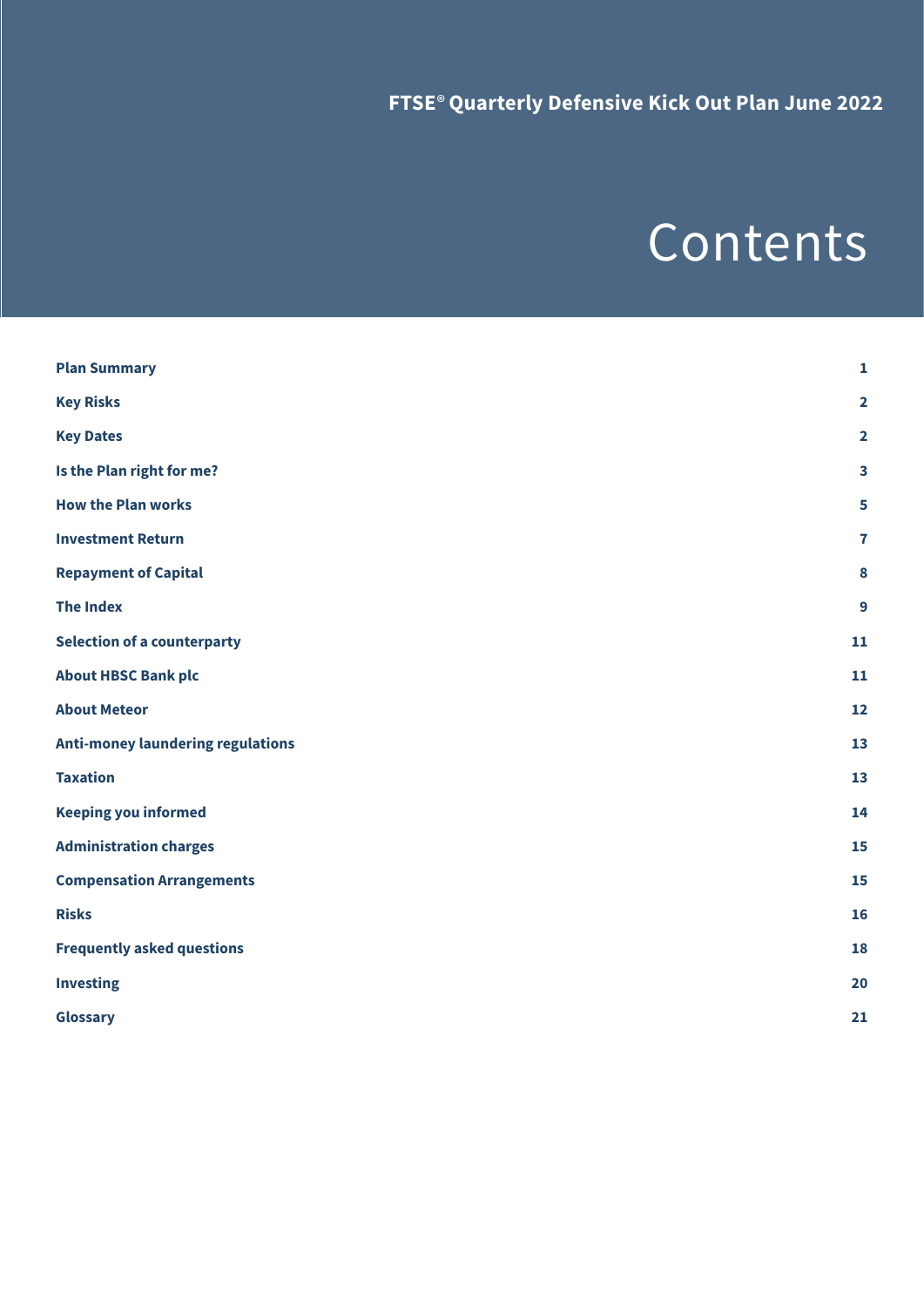

### **Plan Summary**

| Term                                                                                | A maximum five year three week investment                                                                                                                                                                                                                                                                                                                                                                                                   |  |  |  |  |
|-------------------------------------------------------------------------------------|---------------------------------------------------------------------------------------------------------------------------------------------------------------------------------------------------------------------------------------------------------------------------------------------------------------------------------------------------------------------------------------------------------------------------------------------|--|--|--|--|
| Linked asset(s)                                                                     | FTSE® 100 Index (the 'Index')                                                                                                                                                                                                                                                                                                                                                                                                               |  |  |  |  |
| <b>Issuer</b>                                                                       | HSBC Bank plc (the 'Counterparty')                                                                                                                                                                                                                                                                                                                                                                                                          |  |  |  |  |
| Quarterly<br><b>Measurement Dates</b><br>& Reference Levels<br>(% of Opening Level) | Quarterly Measurement Dates 1 - 4 inclusive (12 June 2023 to 11 March 2024): 105%<br>Quarterly Measurement Dates 5 - 8 inclusive (10 June 2024 to 10 March 2025): 100%<br>Quarterly Measurement Dates 9 - 12 inclusive (10 June 2025 to 10 March 2026): 95%<br>Quarterly Measurement Dates 13 - 16 inclusive (10 June 2026 to 10 March 2027): 90%<br>Final Measurement Date (10 June 2027): 85%                                             |  |  |  |  |
| <b>Repayment of Capital</b>                                                         | You will lose money if the Final Level of the Index is below 65% of its Opening Level. If the Final Level of the<br>Index is at least equal to 65% of its Opening Level you will get back the amount you invested. The amount of<br>your money that you would lose will be the percentage by which the Final Level of the Index is below its Opening<br>Level. In extreme circumstances you could lose all of your money.                   |  |  |  |  |
| <b>Investment return</b>                                                            | If the Closing Level of the Index on any Quarterly Measurement Date before the Final Measurement Date is at least<br>equal to its Reference Level, the Plan will kick out, i.e. mature early, and make a gross investment return for each<br>quarter that the Plan has been in force.                                                                                                                                                       |  |  |  |  |
|                                                                                     | The first Quarterly Measurement Date will be on 12 June 2023, one year after the Start Date. In the event an early<br>maturity is triggered at this point the investment return payable will be 6.50%. The potential investment return will<br>then increase by 1.625% for each subsequent quarter.                                                                                                                                         |  |  |  |  |
|                                                                                     | If the Plan has not matured early, and the Closing Level of the Index on the Final Measurement Date (the 'Final<br>Level') is at least equal to its Reference Level, the Plan will provide an investment return at the Maturity Date equal<br>to 32.50% of the money you invest. If the Final Level of the Index is below its Reference Level, no investment return<br>will be payable at the Maturity Date.                                |  |  |  |  |
| <b>Tax treatment</b>                                                                | It is our understanding that any investment return from a direct investment by individuals or Trusts into this Plan<br>is expected to be subject to Capital Gains Tax.                                                                                                                                                                                                                                                                      |  |  |  |  |
| <b>Available for</b><br>investment                                                  | Subject to a minimum investment of £5,000, the Plan is available for investment:<br>by individual or joint applicants;<br>as 2022/23 tax year stocks and shares ISAs;<br>as ISA transfers;<br>by pension schemes; or<br>by trustees, companies and partnerships.<br>This Plan is available to residents of the United Kingdom only.                                                                                                         |  |  |  |  |
| <b>Securities</b>                                                                   | The Securities purchased will be Notes issued by HSBC Bank plc. These Securities can be viewed in a similar<br>way to a loan to the Issuer and are linked to the performance of Preference Shares of a Special Purpose Vehicle<br>company - UKSED3P Investments Limited, which is in turn linked to the performance of the Index.                                                                                                           |  |  |  |  |
| <b>ISIN</b>                                                                         | XS2471235395<br><b>Listing</b><br>London Stock Exchange                                                                                                                                                                                                                                                                                                                                                                                     |  |  |  |  |
| <b>Base Prospectus</b>                                                              | You can obtain a copy of the Base Prospectus relating to the Securities and any further information about the Plan on<br>request from Meteor or by visiting our website at www.meteoram.com.                                                                                                                                                                                                                                                |  |  |  |  |
| <b>Meteor distribution</b><br>fee                                                   | We will receive a distribution fee of up to 1.60%. This fee may vary during the product offering period but is<br>correct as at the date of this brochure. We will use our fee to cover the costs of:<br>preparing the Plan literature and information;<br>marketing the Plan;<br>administration of the Plan throughout the term; and<br>payments to introducers, where applicable.<br>This fee will not be used to remunerate any adviser. |  |  |  |  |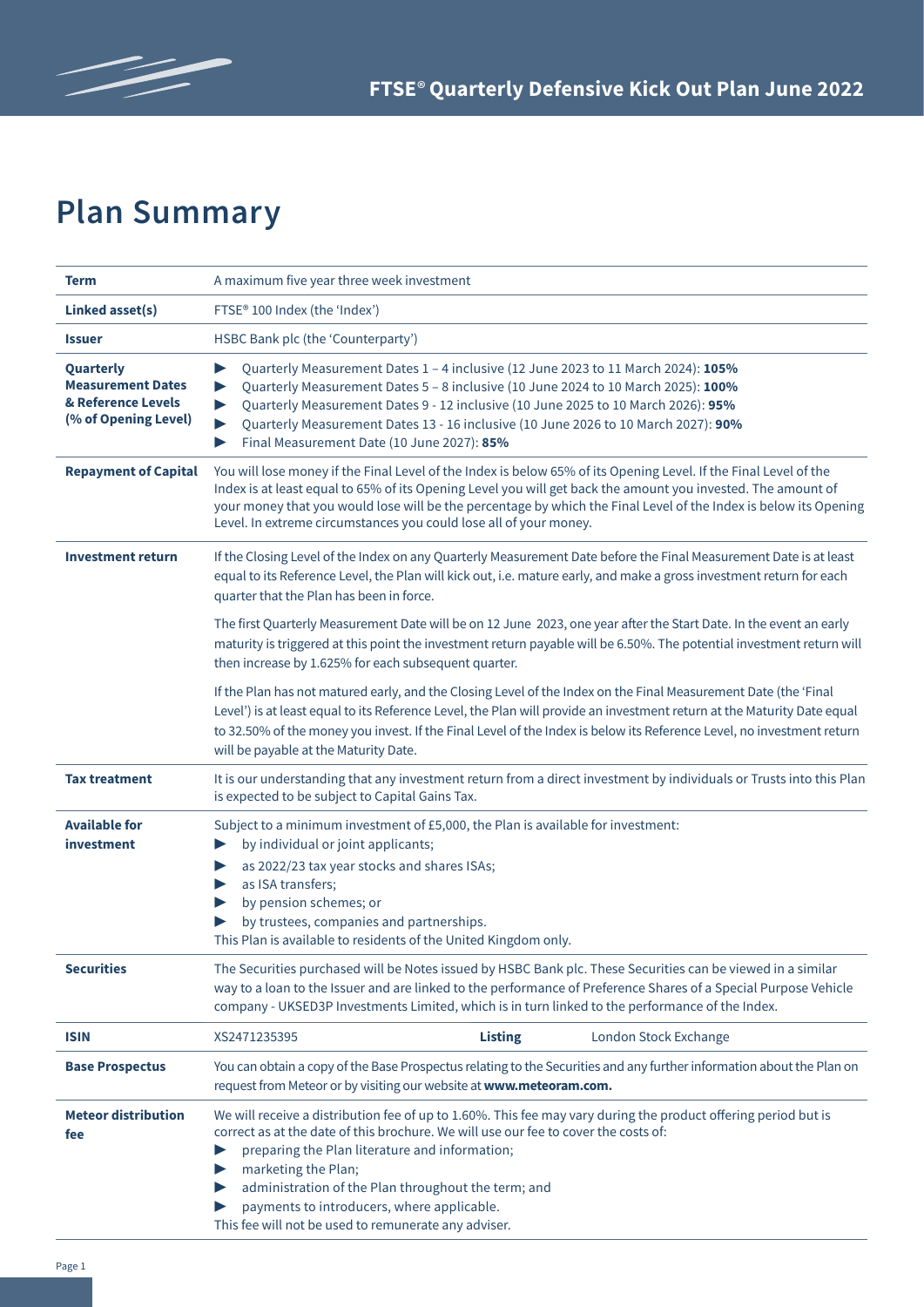### **Key Risks**

#### **Access to capital**

- In normal market conditions, it is expected that HSBC Bank plc (the Calculation Agent of the Securities) will provide pricing of the Securities for investors who need access to their capital before the Maturity Date. However, there is no guarantee that the Calculation Agent will provide pricing or that you will be able to redeem any investment before the Maturity Date, as the decision about whether market conditions are normal will be taken by the Calculation Agent (see Liquidity risks).
- ▶ If you need to encash the investment before maturity, and the Securities are able to be sold, their value will depend on a number of factors including current market conditions and you may receive significantly less than the money you invested. You will also have to pay an administration charge.

#### **Counterparty risk**

- The Issuer will be responsible for the payment to us of any return of capital and any investment return due from the Securities.
- It is possible that the Issuer could collapse or fail to make the payments due. If this happened you would lose some, or all, of your original investment, as well as any investment return to which you might otherwise have become entitled.
- ▶ The actual and perceived ability of the Issuer to meet its obligations may affect the market value of an investment over the term.
- In the event that the Issuer fails to meet its obligations to pay the amounts due from the Securities, you will not be entitled to compensation from the Financial Services Compensation Scheme ('FSCS').

#### **Risk to capital and investment return**

- This is a capital-at-risk product and you could lose some, or all, of the money you invest in the Plan.
- ▶ The amount you will get back is based on the Index. If the Final Level of the Index is less than 65% of its Opening Level, you will lose money and the amount you lose will be at least 35% of the amount invested, due to the nature of the capital protection barrier.
- It is possible that you will not receive an investment return.
- Any investment return may be less than the amount you would have received by investing directly in the Index.

**The risks associated with this Plan are not limited to those listed above, but these are the key risks. Further risks are outlined on pages 16 & 17, 'Risks'.**

### **Key Dates**

| <b>Closing Date for Plan</b><br>subscriptions | <b>ISA transfers</b><br>Subscriptions by cheque or bank transfers                                                                                                                                                                                                                                                                                                                    | 23 May 2022<br>8 June 2022 |  |
|-----------------------------------------------|--------------------------------------------------------------------------------------------------------------------------------------------------------------------------------------------------------------------------------------------------------------------------------------------------------------------------------------------------------------------------------------|----------------------------|--|
| <b>Start Date</b>                             | 10.June 2022                                                                                                                                                                                                                                                                                                                                                                         |                            |  |
| <b>Opening Level</b>                          | Closing Level of the Index on                                                                                                                                                                                                                                                                                                                                                        | 10 June 2022               |  |
| <b>Quarterly Measurement</b><br><b>Dates</b>  | The performance of the Index will be measured quarterly on the 10th day of each September, December,<br>March and June. If a scheduled Quarterly Measurement Date falls on or becomes a non-Business Day, the<br>performance of the Index will be measured on the next Business Day. The first Quarterly Measurement Date<br>will be on 12 June 2023, one year after the start date. |                            |  |
| <b>Final Measurement Date</b>                 | 10 June 2027                                                                                                                                                                                                                                                                                                                                                                         |                            |  |
| <b>Final Level</b>                            | Closing Level of the Index on                                                                                                                                                                                                                                                                                                                                                        | 10 June 2027               |  |
| <b>Maturity Date</b>                          | 1 July 2027                                                                                                                                                                                                                                                                                                                                                                          |                            |  |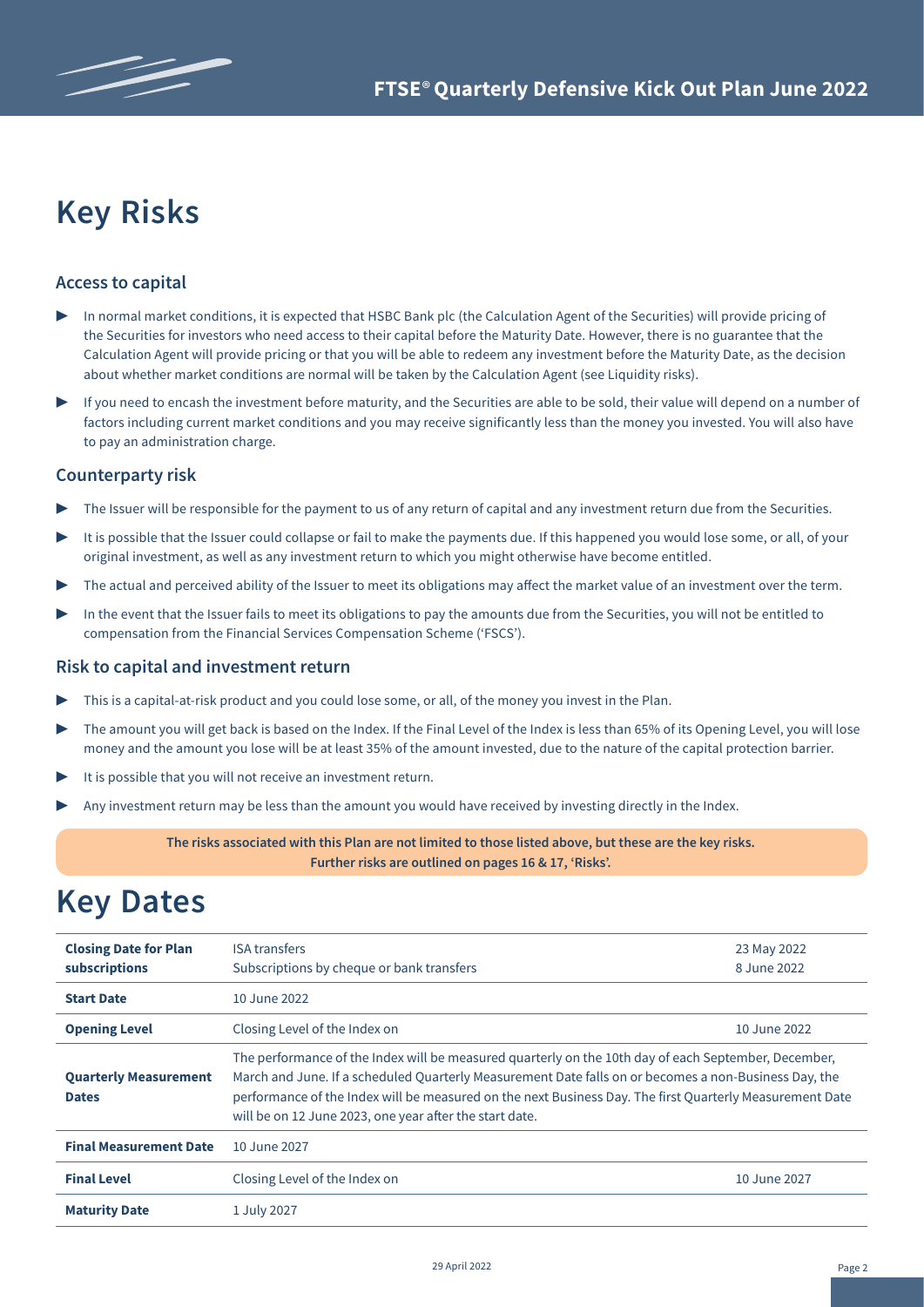

### **Is the Plan right for me?**

It's important to us that investors understand how the Plan works and are satisfied it will help them meet their investment objectives. We know that this Plan won't be right for everyone, and we have designed it to meet the investment objectives of investors with certain investment characteristics, which we call our 'target market'.

We cannot advise you if it meets your specific needs and requirements, or if you fall within our target market, and to invest in this Plan you must take financial advice from a financial adviser, who will be able to help you assess your investment objectives and advise you whether the Plan is suitable for you.

It can be difficult to categorise people's knowledge and understanding, but to help us make sure that this Plan could meet your needs we have set out below various attributes of different types of investors.

| <b>Basic</b>    | Investors having the following characteristics:                                                                                                                                                                                                                                   |  |  |  |  |
|-----------------|-----------------------------------------------------------------------------------------------------------------------------------------------------------------------------------------------------------------------------------------------------------------------------------|--|--|--|--|
|                 | Basic knowledge of relevant financial instruments - a basic investor can make an informed investment<br>decision based on the regulated and authorised documentation or with the help of basic information<br>provided.                                                           |  |  |  |  |
|                 | No financial industry experience, i.e. suited to a first time investor.                                                                                                                                                                                                           |  |  |  |  |
| <b>Informed</b> | Investors having one, or more, of the following characteristics:                                                                                                                                                                                                                  |  |  |  |  |
|                 | Average knowledge of relevant financial products - an informed investor can make an informed<br>investment decision based on the regulated and authorised documentation, together with knowledge and<br>understanding of the specific factors/risks highlighted within them only. |  |  |  |  |
|                 | Some financial industry experience.                                                                                                                                                                                                                                               |  |  |  |  |
| <b>Advanced</b> | Investors having one, or more, of the following characteristics:                                                                                                                                                                                                                  |  |  |  |  |
|                 | A good knowledge of relevant financial products and transactions.                                                                                                                                                                                                                 |  |  |  |  |
|                 | Financial industry experience or accompanied by professional investment advice or included in a<br>discretionary portfolio service.                                                                                                                                               |  |  |  |  |

**As you have taken advice we will treat you as an 'Advanced Investor', unless you indicate differently on the Application Form.**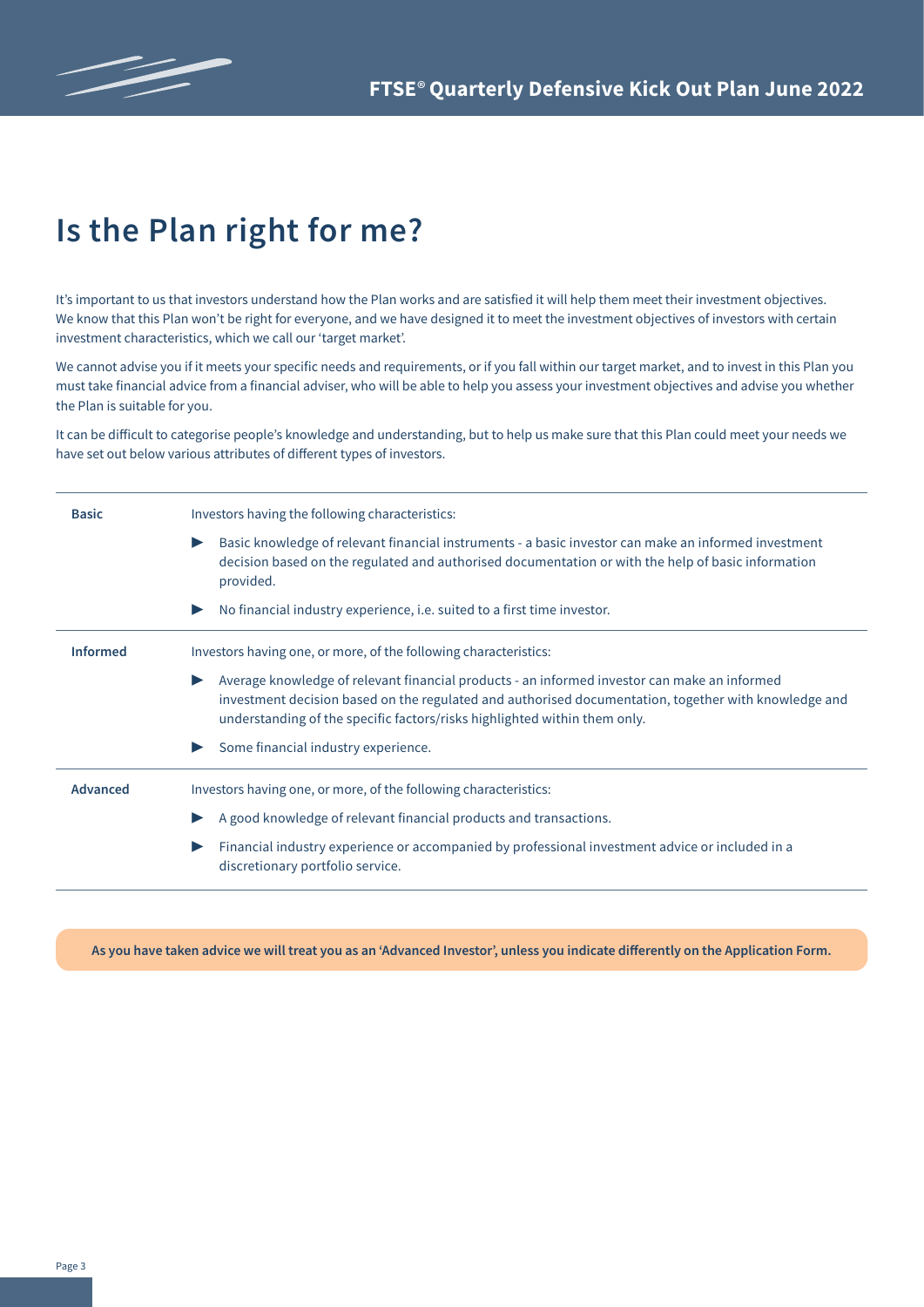

### **Is the Plan right for me? - continued**

To assist your decision making process, we have set out below the characteristics of a typical investor within the target market for this Plan. This is for guidance only and we require you to speak to a financial adviser, who will be able to assess your investment objectives and advise you whether the Plan is suitable for you.

#### **A typical investor who invests in this Plan will:**

- ü Be an Advanced Investor, with appropriate knowledge and experience of equity-based investments;
- Like investments that provide known returns based on pre-determined market outcomes;
- $\checkmark$  Want the potential to secure an investment return above that available from a deposit-based investment and acknowledge and accept the level of risk, identified by the Summary Risk Indicator set out in the Key Information Document (KID);
- Be willing and able to tie up their money for the term of the Plan for the objective of capital growth;
- Accept that they could lose money and be able to afford to do so;
- ü Understand that in the event of a loss that this loss would be at least 35% of the money they put into the Plan, and could be considerably more, and in extreme circumstances they could lose all of their money;
- ü Understand that any investment return is dependent on the performance of the Index, which is calculated on set dates, and accept they might not get any investment return at all;
- ü Know that the level of the Index can fall but do not expect the fall to be more than 35% of its Opening Level at the Final Measurement Date;
- Appreciate the importance of having a spread of investments to reduce concentration risk;
- Know and accept that inflation reduces the real value of money and what it can buy;
- Understand that equity markets are affected by economic and political events nationally and globally;
- $\checkmark$  Accept that if the Counterparty defaults they could lose all their money and any investment return and that they would not have any recourse to the FSCS.

#### **An investor will not meet the target market criteria if:**

- $\textbf{\textit{X}}$  They do not understand how this investment works:
- û They are unable, or unwilling, to accept the risks associated with this Plan, including the loss of their money;
- **\*** The Plan does not meet their investment objectives.

**The information provided on this page is not investment advice or an investment recommendation. It is designed to provide some guidance as to the possible future risks and rewards of this Plan. We have not taken individual client circumstances into consideration when producing this information and require that you consult your financial adviser on whether this investment is appropriate for you.**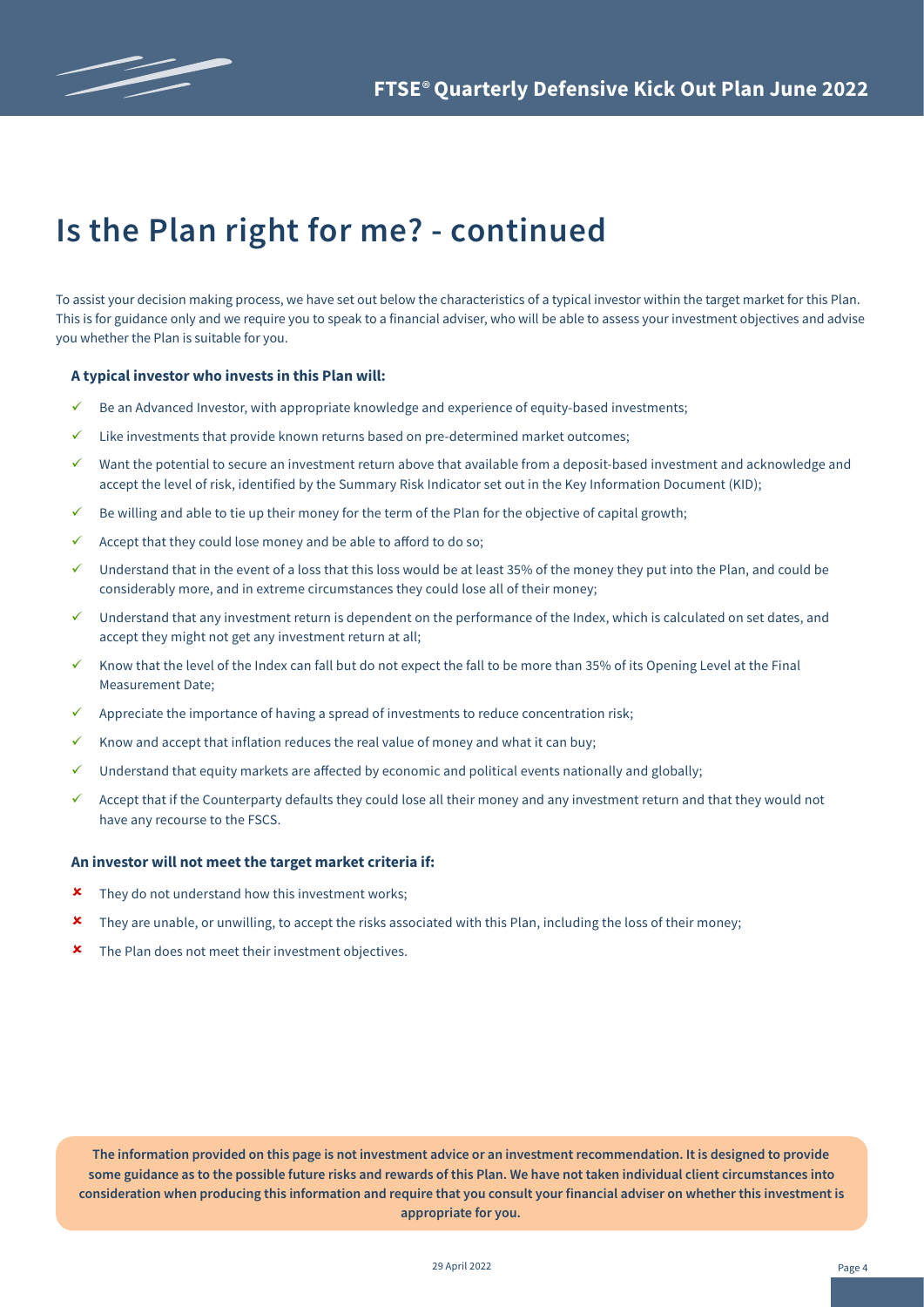### **How the Plan works**

An investment in the Plan constitutes a contractual arrangement with Meteor Asset Management Limited. We will use your money to acquire Securities, on your behalf, which are designed to have the characteristics required to achieve the investment objectives of the Plan.

We will invest your money in Securities issued by HSBC Bank plc. The Securities can be viewed in a similar way to a loan to the Issuer and are linked to the performance of Preference Shares, issued by UKSED3P Investments Limited, which is in turn linked to the performance of the Index.

The potential investment return and return of any capital from the Plan are linked to the performance of the FTSE 100 Index and are also dependent on the ability of the Issuer to make the payments due from the Securities.

The Plan offers the potential for an enhanced return on your investment compared to the actual performance of the Index. Although neither the Plan nor the Securities tracks the Index directly, its performance will affect any capital and investment return. You need to understand that this will be impacted by a number of factors.

An investment return and a full return of the money you invested may be triggered at the Final Measurement Date or at any of the earlier Quarterly Measurement Dates, depending on the performance of the Index. However, it is possible that the Plan will not produce an investment return. This is explained on page 7, 'Investment Return'.

We have designed the Plan to try to limit the potential for a reduction in your capital should the Index fall. However, risk has not been eliminated and your capital is at risk. This is explained on page 8, 'Repayment of Capital'. Further information on capital at risk products can be found on our website at **www.meteoram.com.**

The trade-off for the possible enhanced return and limiting the possibility of capital loss is that if the Index was to increase by more than the potential investment return, you would not benefit from any such increase in excess of the investment return provided by the Plan.

You should also understand that you will not be entitled to receive the dividends normally payable if you had invested directly in the shares of the companies that make up the Index.

If the Plan is oversubscribed we may not be able to accept your application; should this happen we would notify you of this and ask for your instructions.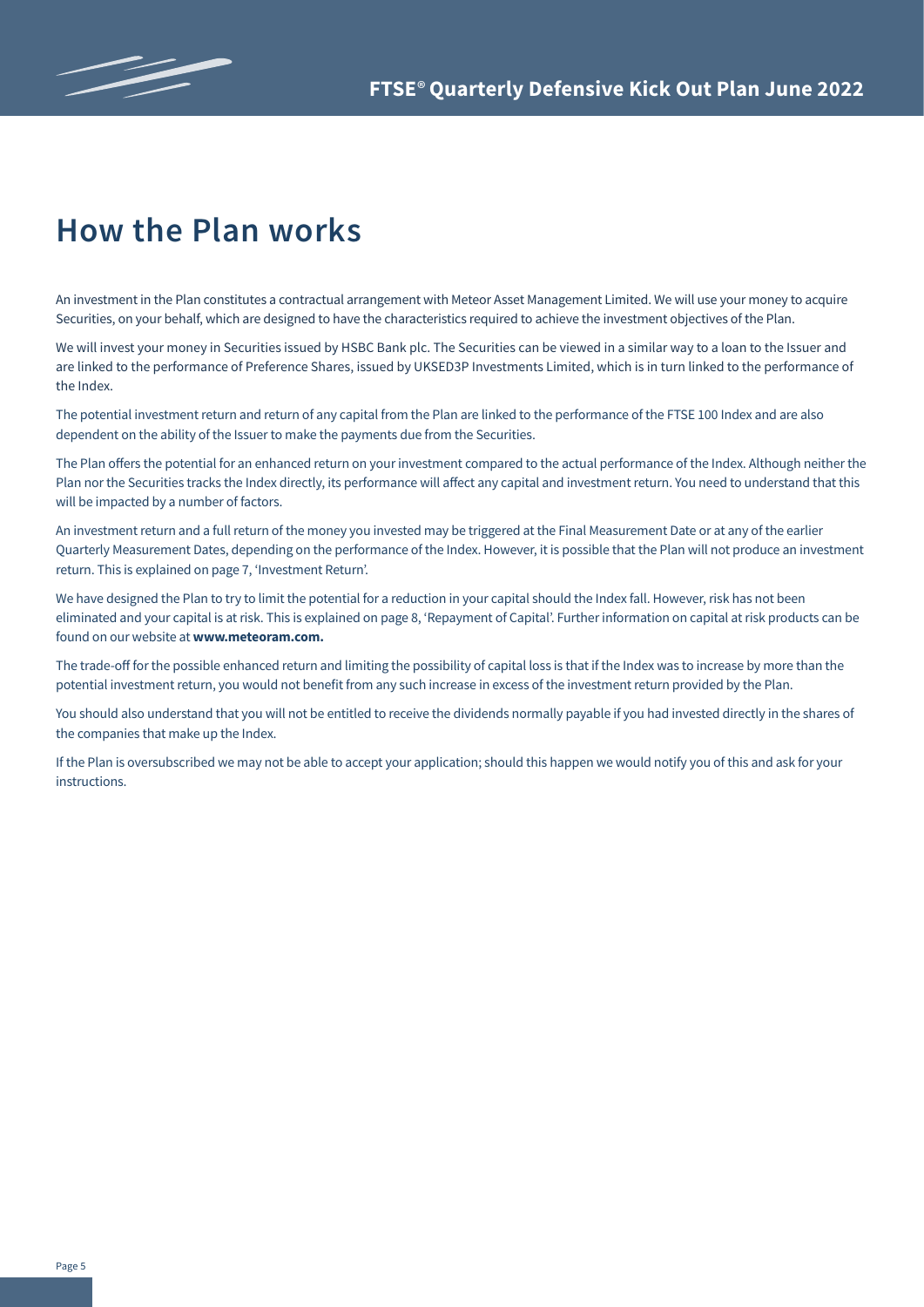

### **How the Plan works - continued**

#### **Factors that could influence the returns payable**

When investing in this Plan you must bear in mind that the risk to your capital and any investment return payable will be affected by a number of factors that shape how equity markets work. These can be wide ranging, and include events such as natural disasters and wars, through to political uncertainty and general economic changes, either here in the UK or on a more global basis.

Below is a list of the type of issues that can affect your investment:

- $\blacktriangleright$  How well, or badly, the UK economy is performing;
- $\triangleright$  Global economic conditions and how they impact the UK;
- ▶ Political instability or uncertainty which can make markets nervous and share prices fall;
- ▶ Impact of natural disasters the commercial impact of which can be to stop trade and cause share prices to fall;
- War/civil unrest/conflict;
- The supply and price of natural resources.

**It is impossible to accurately quantify the effect any of these issues would have, either in isolation or in combination, on your capital and any investment return payable under the Plan.**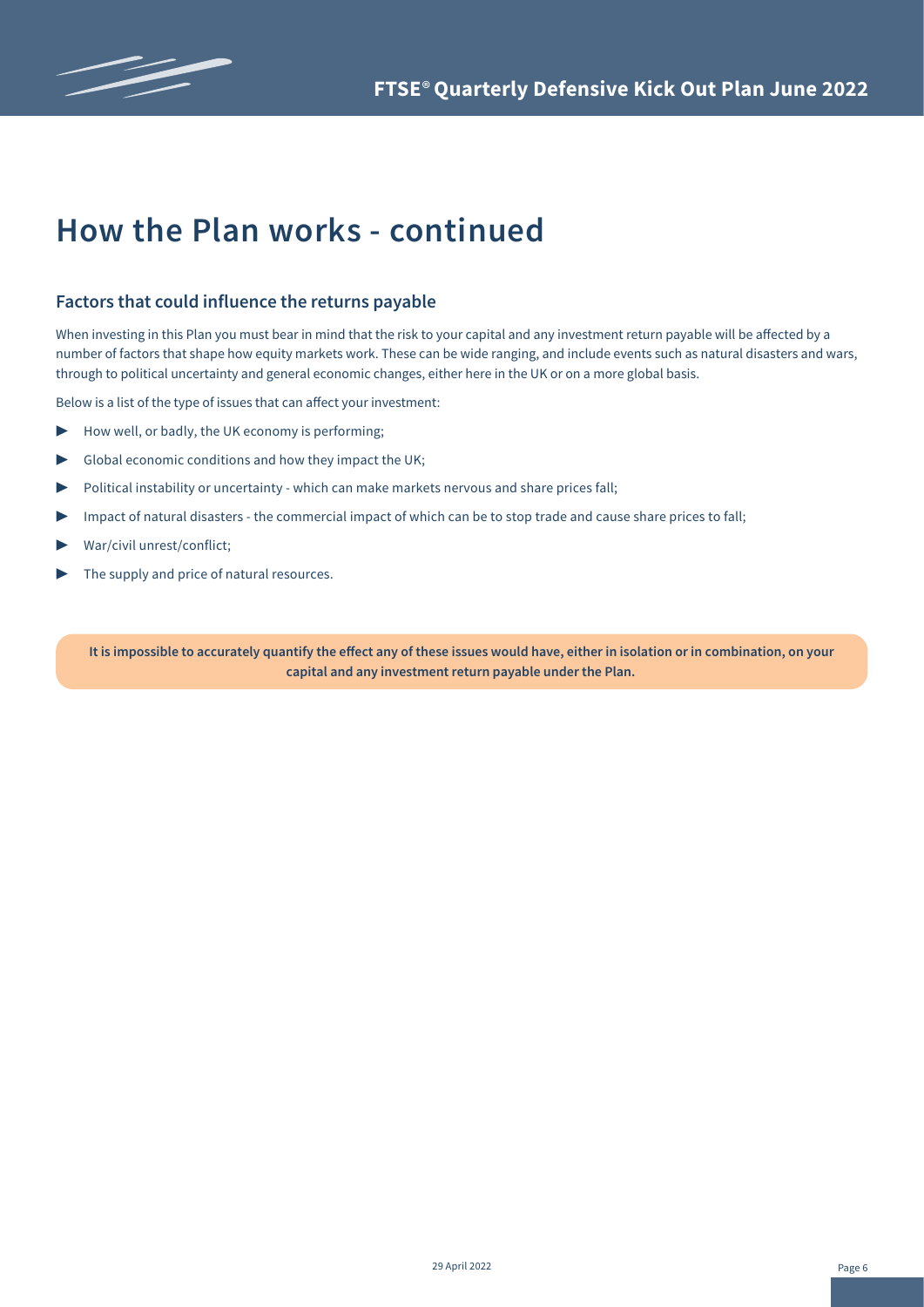### **Investment Return**

#### **How the investment return is calculated**

The investment return from the Plan is linked to the performance of the Index. The Opening Level of the Index will be its Closing Level on 10 June 2022.

We will compare the Opening Level with the Closing Level of the Index on each Quarterly Measurement Date.

If the Closing Level of the Index on any Quarterly Measurement Date before the Final Measurement Date is at least equal to its Reference Level the Plan will kick out, i.e. mature early, and make a gross investment return.

The first Quarterly Measurement Date will be on 12 June 2023, one year after the Start Date. In the event an early maturity is triggered at this point the investment return payable will be 6.50%. The potential investment return will then increase by 1.625% for each subsequent quarter.

If the Plan matures early, settlement of maturity funds will be available 15 Business Days after the relevant Quarterly Measurement Date, or upon receipt of your signed instruction, if later.

If the Plan has not matured early and the Closing Level of the Index on the Final Measurement Date (the 'Final Level') is at least equal to its Reference Level, the Plan will provide an investment return at the Maturity Date equal to 32.50% of the money invested.

If the Final Level of the Index is below its Reference Level, no investment return will be payable from the Plan.

| <b>Opening Level</b><br>The Closing Level of the Index on 10 June 2022                                                                                            |                        |                                                                                                                                                   |  |  |
|-------------------------------------------------------------------------------------------------------------------------------------------------------------------|------------------------|---------------------------------------------------------------------------------------------------------------------------------------------------|--|--|
| <b>Quarterly Measurement Dates</b>                                                                                                                                | <b>Reference Level</b> | <b>Outcome</b>                                                                                                                                    |  |  |
| On any Quarterly Measurement Date from 12 June<br>2023 to 11 March 2024 inclusive, is the Closing<br>Level of the Index at least equal to its Reference<br>Level? | 105%                   | The Plan matures early and you receive a<br>Yes<br>gross investment return of 1.625% for each<br>l No<br>quarter that the Plan has been in force. |  |  |
| On any Quarterly Measurement Date from 10 June<br>2024 to 10 March 2025 inclusive, is the Closing<br>Level of the Index at least equal to its Reference<br>Level? | 100%                   | The Plan matures early and you receive a<br>Yes<br>gross investment return of 1.625% for each<br>l No<br>quarter that the Plan has been in force. |  |  |
| On any Quarterly Measurement Date from 10 June<br>2025 to 10 March 2026 inclusive, is the Closing<br>Level of the Index at least equal to its Reference<br>Level? | 95%                    | The Plan matures early and you receive a<br>Yes<br>gross investment return of 1.625% for each<br>quarter that the Plan has been in force.         |  |  |
| On any Quarterly Measurement Date from 10 June<br>2026 to 10 March 2027 inclusive, is the Closing<br>Level of the Index at least equal to its Reference<br>Level? | 90%                    | The Plan matures early and you receive a<br>res<br>gross investment return of 1.625% for each<br>N۵<br>quarter that the Plan has been in force.   |  |  |
| On the Final Measurement Date on 10 June 2027,<br>is the Closing Level of the Index at least equal to its<br>Reference Level?                                     | 85%                    | Yes<br>The Plan matures and you receive a gross<br>Nο<br>investment return of 32.50%.                                                             |  |  |
| No investment return is achieved                                                                                                                                  |                        |                                                                                                                                                   |  |  |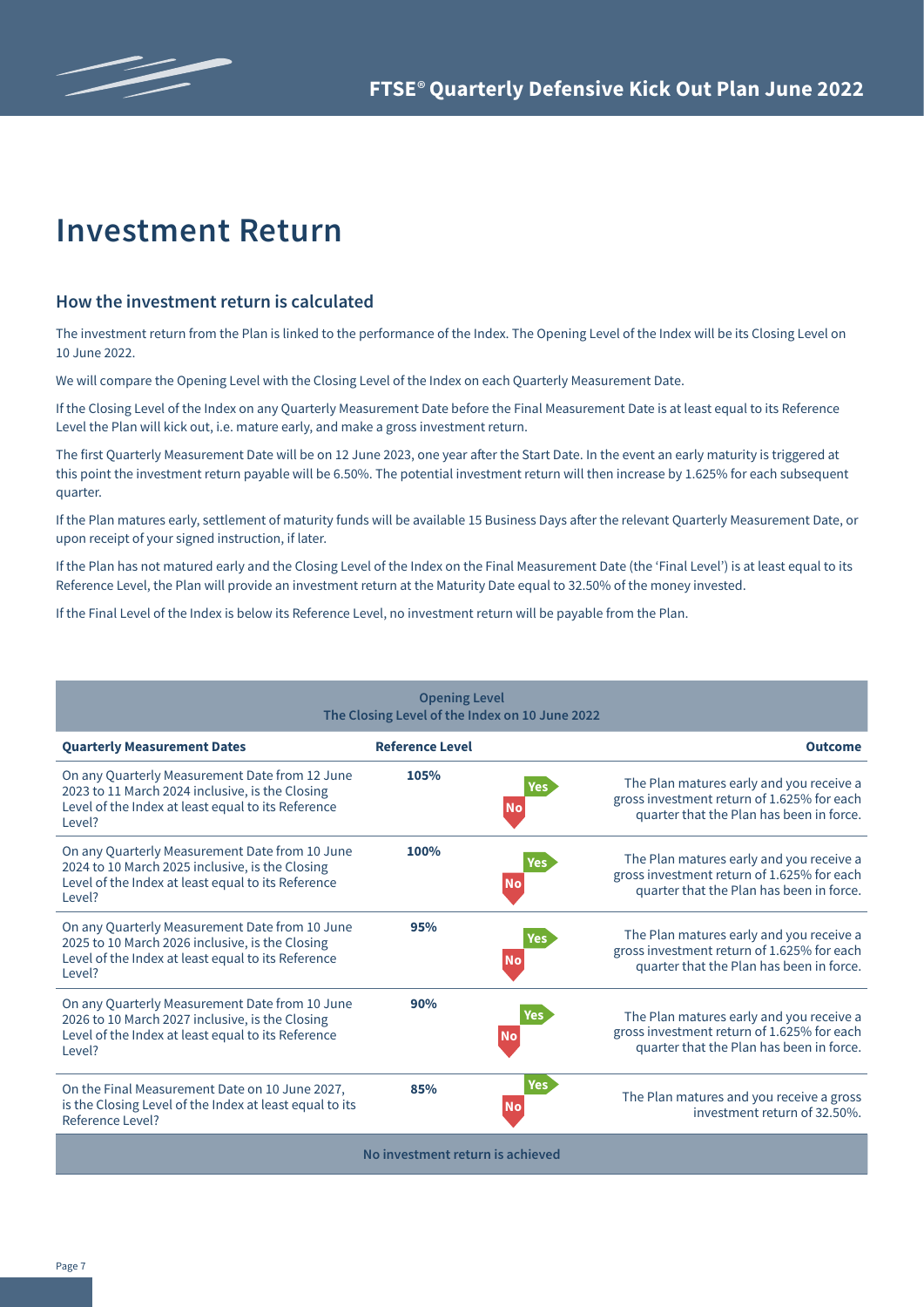### **Repayment of Capital**

#### **How capital return is calculated**

If the Plan matures early at any Quarterly Measurement Date, the money you invested will be repaid in full.

If the Plan does not mature early, the return of your money at the Maturity Date will be based on the performance of the Index and may not be returned in full.

You will lose money if the Final Level of the Index is below 65% of its Opening Level.

The amount of money that you would lose will be the percentage by which the Final Level of the Index is below its Opening Level. In extreme circumstances you could lose all of your money. Due to the nature of the capital protection barrier, in cases of capital loss, the capital loss would be at least 35% of the money you invested.

The actual amount you would lose will depend on how prevailing market conditions have affected the level of the Index.

For example, if you invested £10,000 and the Final Level of the Index is 70% below its Opening Level, you will receive only £3,000 of the money you invested in the Plan.

If the Final Level of the Index is at least equal to 65% of its Opening Level, you will receive a full return of the money you invested.

The table below gives examples of the return of capital at maturity, based on a range of movements in the Index.

**The table does not give predictions of what we believe you might receive. It is designed to illustrate how the return of the money you invest in the Plan is calculated. You should be aware that you could lose all of your money.**

| Return of your money based on the % by which the Final Level of the Index is below its Opening Level. |  |  |
|-------------------------------------------------------------------------------------------------------|--|--|
|                                                                                                       |  |  |

|                       | Repayment of capital on example amounts invested |         |         |         |         |
|-----------------------|--------------------------------------------------|---------|---------|---------|---------|
| <b>Index Movement</b> | £10,000                                          | £15,000 | £20,000 | £25,000 | £50,000 |
| $-10%$                | £10,000                                          | £15,000 | £20,000 | £25,000 | £50,000 |
| $-20%$                | £10,000                                          | £15,000 | £20,000 | £25,000 | £50,000 |
| $-30%$                | £10,000                                          | £15,000 | £20,000 | £25,000 | £50,000 |
| $-35%$                | £10,000                                          | £15,000 | £20,000 | £25,000 | £50,000 |
| $-40%$                | £6,000                                           | £9,000  | £12,000 | £15,000 | £30,000 |
| $-50%$                | £5,000                                           | £7,500  | £10,000 | £12,500 | £25,000 |
| $-60%$                | £4,000                                           | £6,000  | £8,000  | £10,000 | £20,000 |
| $-70%$                | £3,000                                           | £4,500  | £6,000  | £7,500  | £15,000 |
| $-80%$                | £2,000                                           | £3,000  | £4,000  | £5,000  | £10,000 |
| $-90%$                | £1,000                                           | £1,500  | £2,000  | £2,500  | £5,000  |
| $-100%$               | £0                                               | £0      | £0      | £0      | £0      |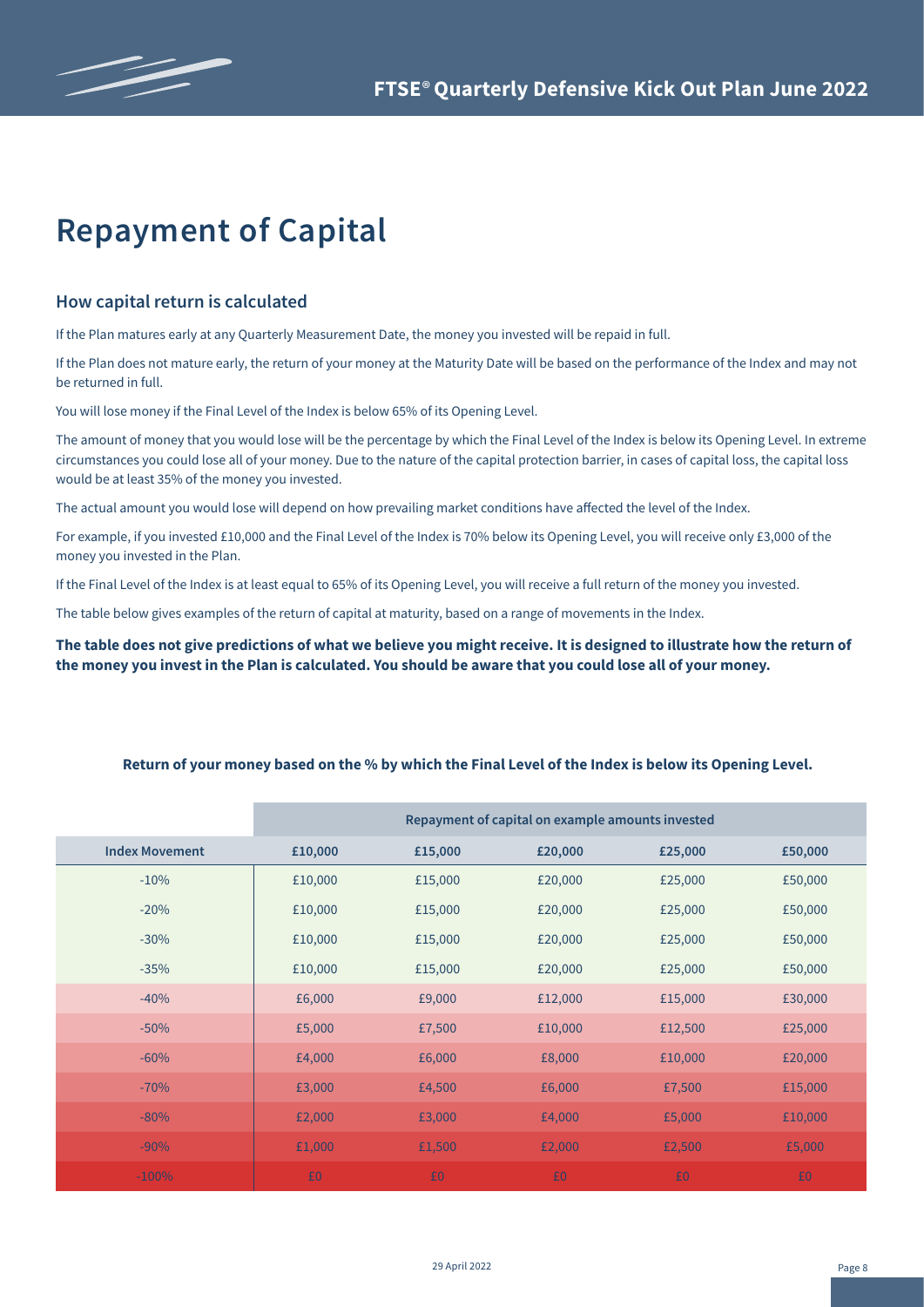### **The Index**

There are many indices established by different organisations, all of which are designed to convey to the world how different markets are performing. The returns under this Plan are dependent on the performance the FTSE 100 Index.

- The FTSE 100 Index is made up of the top 100 UK listed companies by market capitalisation that operate across the whole marketplace, including banking, oil, pharmaceuticals, mining and retail. It currently includes companies such as BP, Tesco and GlaxoSmithKline.
- The FTSE 100 Index is based on market capitalisation and is a capital value only index, i.e., it does not make any allowance for the reinvestment of dividends.

It is important to remember that the value of stockmarket investments, such as shares and indices, can, and do, fall as well as rise. This can be clearly seen in the graph overleaf. To help put these fluctuations in context, we have highlighted some global events that have affected the Index.

The graph shows the movements in the Index since January 1984, the earliest date where data for the Index is available. You must remember that past performance should not be used as an indicator of future results. The results shown might have been achieved during investment conditions that are highly unlikely to be repeated.

At the date of this Brochure, the level of the FTSE 100 Index was around 7500. If the Index maintained this level at the Start Date, the Final Level of the Index would need to be lower than 4875 to trigger a capital loss at maturity.

At the Start Date, the level of the Index will have changed and could be higher or lower and, consequently, the level at which capital loss would be triggered will also change. We will inform you of the Opening Level of the Index and the level to which the Index will have to fall to cause a loss when we confirm the purchase of the Securities, shortly after the Start Date.

**Index Disclaimer: The Plan is not in any way sponsored, endorsed, sold or promoted by the relevant Index provider(s). Please see the Terms and Conditions of the Plan for full details.** 

#### **Business Disruption, Market Disruption and Adjustment Events**

A number of events relating to the Index, such as market disruption events, disruption modification or cancellation of any relevant Index, or change in laws or regulations, give the Calculation Agent, at its commercially reasonable discretion, the right to determine whether any adjustment to the Terms and Conditions of the Plan is required. Any such adjustment may affect the amount of investment return payable from the Plan. These adjustments may include, but are not limited to:

- adjustments to the Opening Level and/or Final Level;
- postponing the dates on which the Opening Level and Final Level are observed;
- substitution of the relevant Index; and
- early termination of the Plan.

As soon as practical, we will advise you of any adjustment to be made to the Terms and Conditions of the Plan.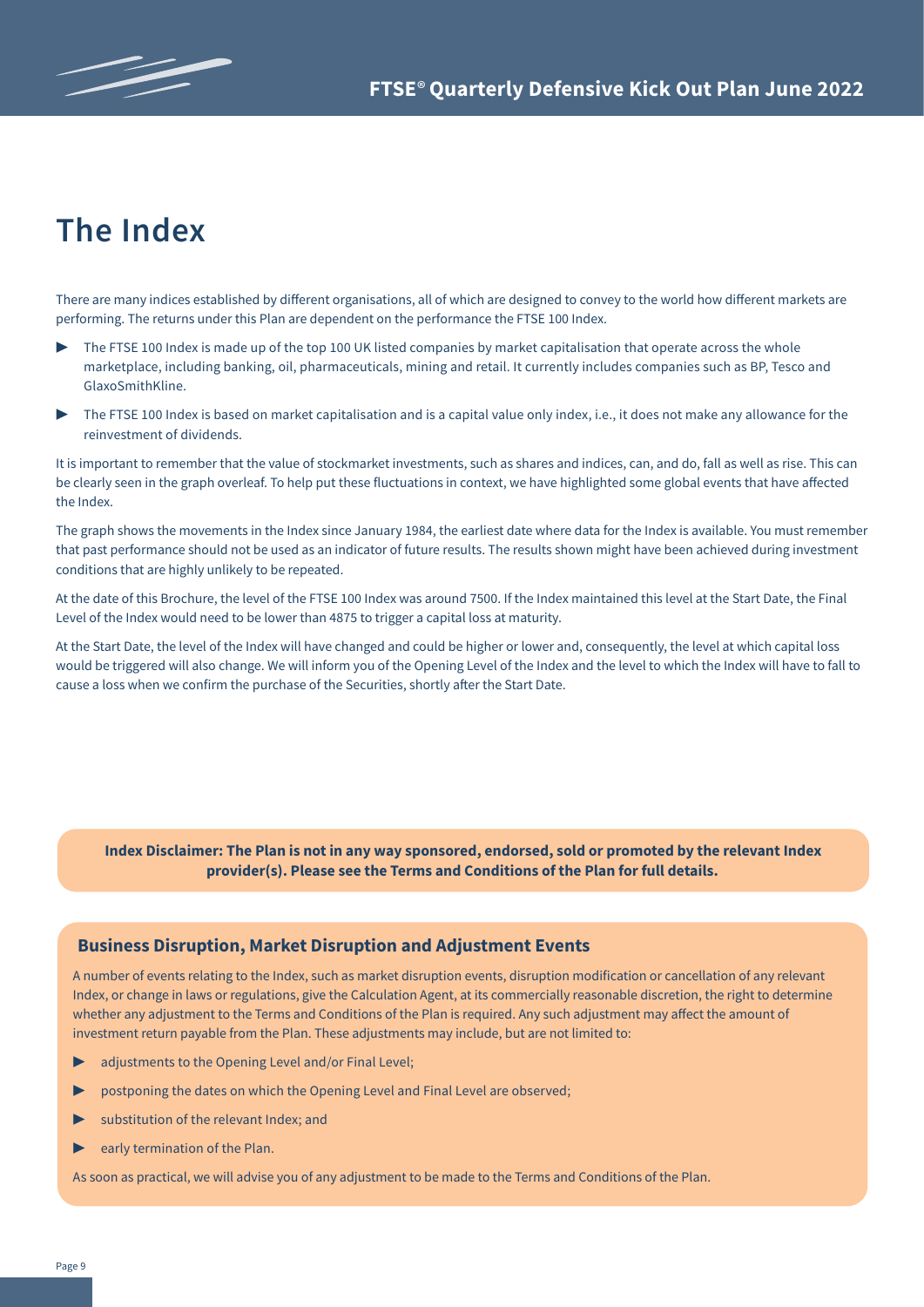



### **The Index - continued**

**Past performance is not a reliable indicator of future performance and should not be used to assess the future returns or risks associated with this Plan.**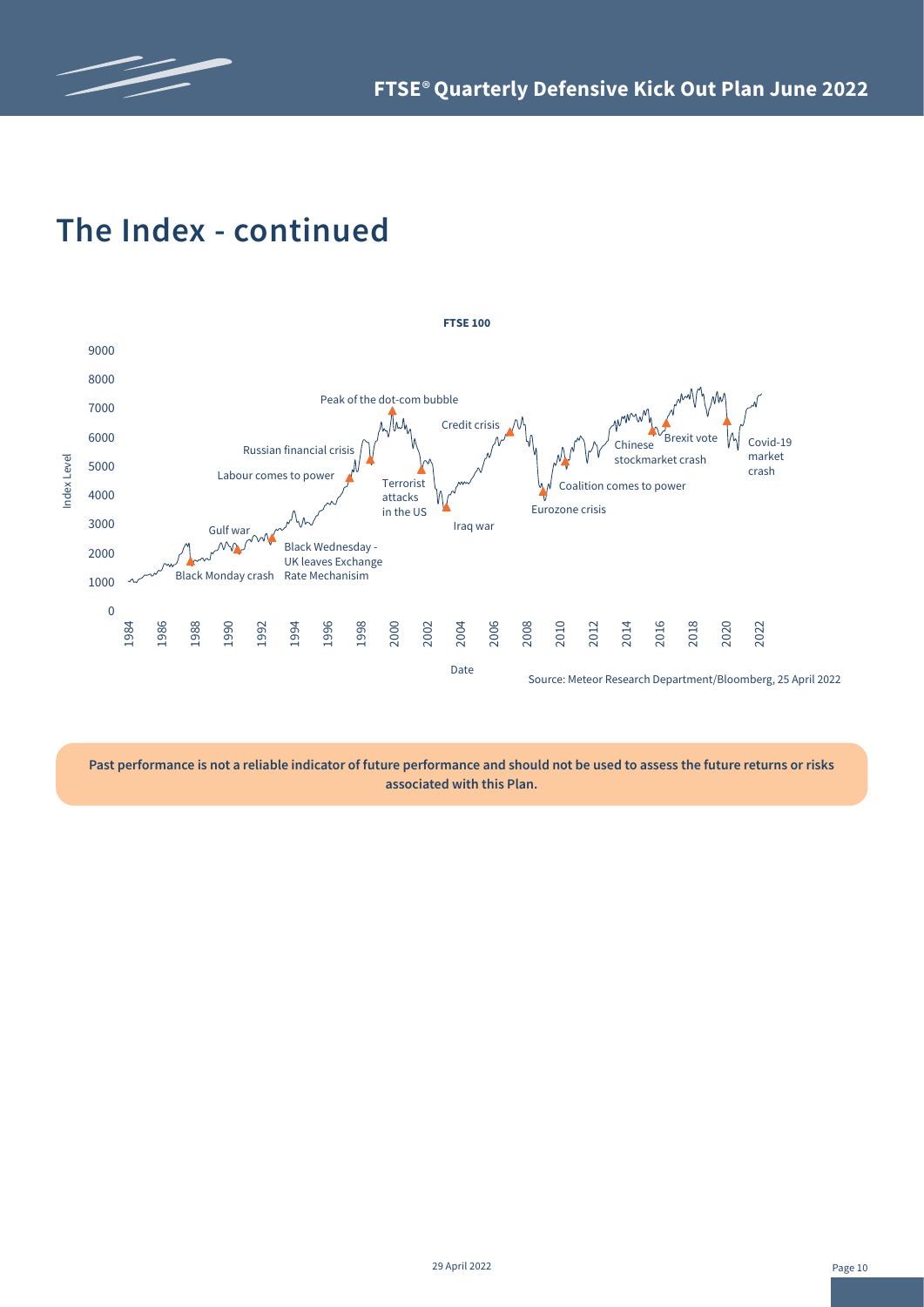

### **Selection of a counterparty**

When selecting a counterparty one of the factors you may wish to take into account is its issuer credit ratings. These are the opinions of a range of credit rating agencies regarding the security of a counterparty.

A high rating from one or more of the credit rating agencies is not a guarantee that a counterparty will meet its obligation to pay the amount due from the securities.

Fitch, Moody's and Standard & Poor's are independent ratings agencies that research and grade the ability of financial and other institutions to make the payments due from the securvities issued and/or guaranteed by them.

Each rating agency describes and names its ratings in a different way. By way of example, Standard & Poor's highest possible rating is AAA, followed by AA and A. These three ratings along with their BBB rating are generally regarded as investment grade (i.e., of higher quality).

All of these ratings, except the AAA rating, can also be modified by a plus or a minus to give a counterparty's relative status within the grade; for example, A+, A, A- for the A rating. Ratings from BB downwards are provided in respect of other securities.

A rating outlook assesses the potential direction of a credit rating view over the intermediate term.

The term considered varies between credit rating agencies; Fitch looks at a 12 to 24 month period, Standard & Poor's a 6 to 24 month period, while Moody's says its outlooks are 'over the medium term'. In determining a rating outlook, consideration is given to any changes in the economic and fundamental business conditions.

An outlook is not necessarily a precursor of a rating change or future credit watch action.

- Positive means that a rating may be raised.
- Negative means that a rating may be lowered.
- Stable means that a rating is not likely to change.
- ▶ Under review means a rating may be raised or lowered in the short term.

Please refer to your financial adviser if you have any queries regarding credit ratings.

### **About HBSC Bank plc**

HSBC Bank PLC provides banking and financial services. The Bank offers personal and business banking, home loans, borrowing, investments, insurance, non-resident services, and online banking services. HSBC Bank serves clients globally.

HSBC owns all or parts of HSBC Bank plc in the UK, The Hong Kong and Shanghai Banking Corporation, HSBC France, The Saudi British Bank, and Hong Kong's Hang Seng Bank.

**Source: Bloomberg, 1 February 2022**

HSBC Bank plc has not prepared this document and therefore accepts no responsibility for its contents, nor any liability for any losses in connection with the information contained herein.

#### **Relevant Issuer credit ratings and outlooks for HSBC Bank plc (the Issuer)**

| Agency            | <b>Rating</b> | Date rating effective | Outlook         | Date outlook effective |
|-------------------|---------------|-----------------------|-----------------|------------------------|
| Fitch             | AA-           | 01/04/2020            | <b>Negative</b> | 01/04/2020             |
| Moody's           | Al            | 20/10/2020            | <b>Stable</b>   | 20/10/2020             |
| Standard & Poor's | $A+$          | 13/05/2020            | <b>Stable</b>   | 13/05/2020             |

**Source: Bloomberg, 12 April 2022** 

**The credit rating of HSBC Bank plc is subject to change during both the offer period and the investment terms. Any information on credit ratings of the Counterparty provided in this Brochure is correct at the time of publication. The credit ratings assigned to the Counterparty can change at any time without notice.**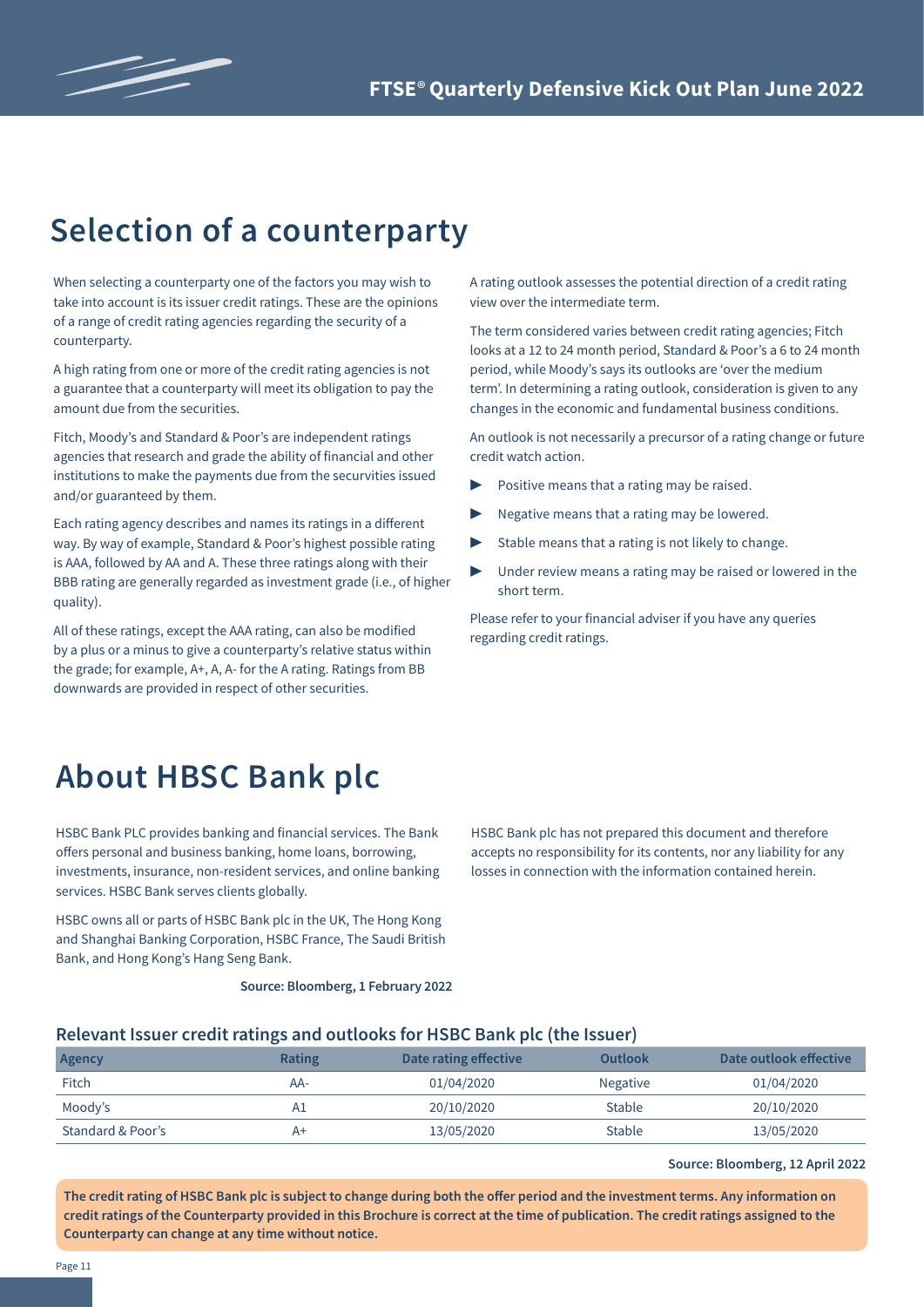### **About Meteor**

As one of the largest structured product providers in the UK, we have consistently provided investors with compelling opportunities to achieve their financial goals over the last decade. As well as offering a standard range of structured products to the wider public, we also offer a bespoke arrangement service to satisfy individual client needs.

The professional relationships cultivated by our team are vital to the Company's success and have positioned us at the forefront of both institutional and individual investors' minds for the research, sourcing and construction of effective investment strategies. Our solutions embrace all major currencies and asset classes, including equities, commodities, real estate and alternative asset classes.

To us, treating customers fairly is more than just an FCA Principle; it is part of the sound foundation on which the business is built. We don't just believe in building a business relationship, we believe in building your trust.

Our aim is to produce literature that is clear and enables customers to easily understand how our plans work. We are committed to maintaining this transparency throughout the term of all of our plans.

Meteor Asset Management Limited (MAM) will act as Plan Manager, and will outsource the administration and safekeeping of client assets to Meteor Investment Management Limited (MIM). MIM was established for the specific purposes of administering Meteor's own plans and those we administer on behalf of third parties and for the keeping of all client assets.

Both companies are authorised and regulated by the Financial Conduct Authority. Meteor Asset Management Limited: Financial Services Register Number - 459325. Meteor Investment Management: Financial Services Register Number - 496880.

We do not offer financial advice or guidance on tax issues. However, we believe that it is important to seek such advice before you invest, to ensure that you choose an investment or deposit that is suitable for you.

**For more information, visit our website www.meteoram.com**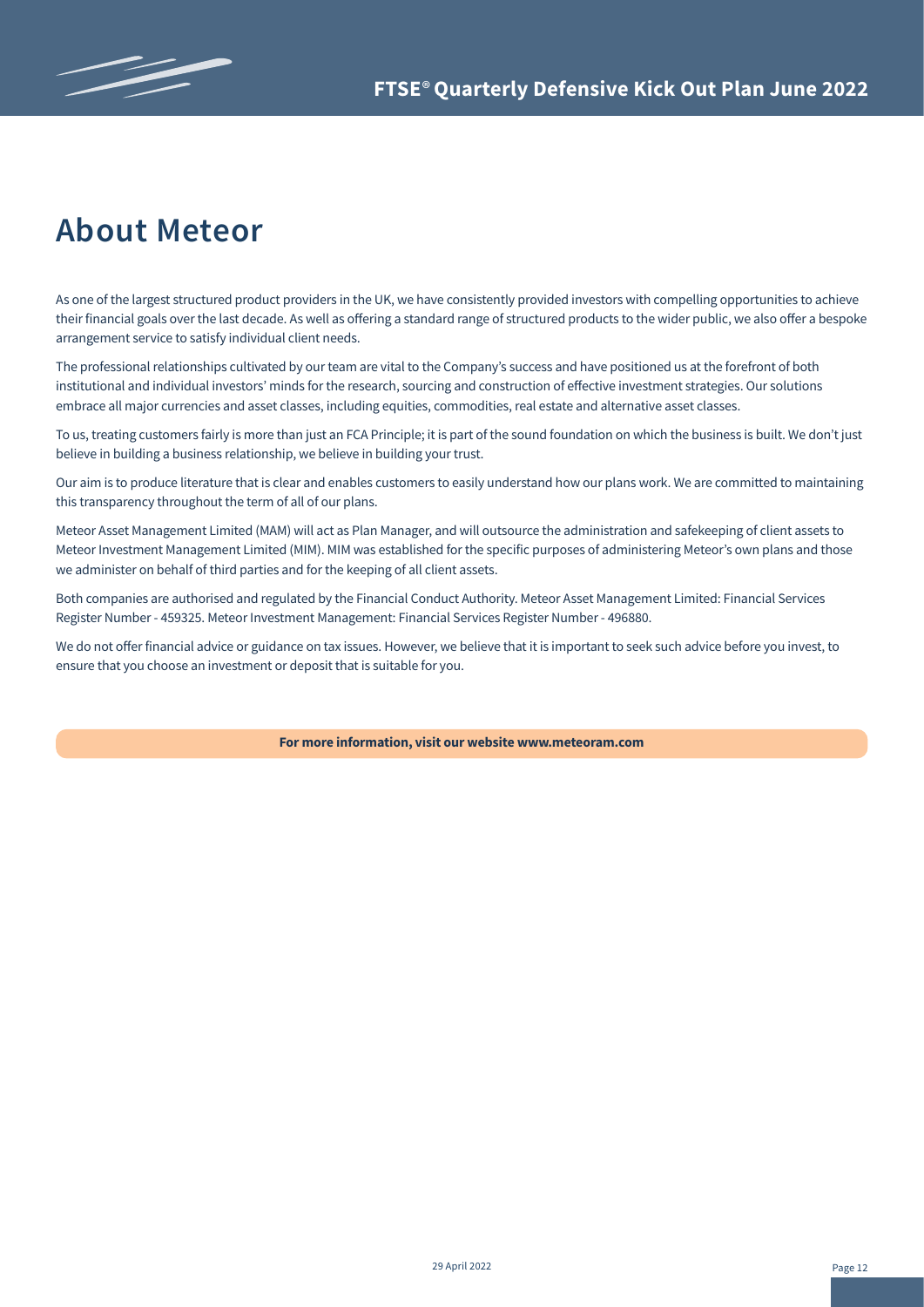### **Anti-money laundering regulations**

Your financial adviser has to verify your identity for the purpose of anti-money laundering regulations and will probably have asked you for documentary evidence in order to fulfil this requirement. We are able to accept the verification provided by your financial adviser but we reserve the right to request additional information and/or documentation to satisfy our own anti-money laundering procedures.

We will also carry out an electronic data check to verify your identity. The check will be carried out using a reliable and reputable electronic database agency. This is not a credit check and will leave a different 'footprint' on your electronic record to that left by a credit check.

It is also important for us to know how you have accumulated the money you want to invest, to comply with these regulations. If appropriate, we will ask you to indicate the source of funds on the application form.

### **Taxation**

The information contained in this Brochure is based on our understanding of rates of tax, current legislation, regulations and practice. Please note that these are likely to change in the future and that changes could be backdated.

This is a general guide only. The information relates solely to United Kingdom taxation and is expected to apply to you if you are a UK tax resident investor who is the beneficial owner of your investment in this Plan. The statements are not exhaustive and do not constitute tax advice.

It is important that you consult your tax adviser concerning possible taxation and other consequences of making an investment in the Plan.

Any gains made from the investment by SIPPs, SSASs and other pension arrangement will usually be free of tax.

If you invest within an ISA, the returns will be tax free.

When you invest individually, jointly or via a trust, the returns under current legislation, will be subject to Capital Gains Tax (CGT).

The values of any tax reliefs will depend on your individual circumstances and they could change at any time and could also be backdated.

All individuals have an annual CGT exemption allowance (trusts are entitled to 50% of this allowance). The total gains in the tax year in which the Plan matures will be added to any other gains in that tax year. Provided that the total of these gains is below the exemption level in the tax year of maturity, they will be free of CGT.

The rate at which capital gains are taxed depends on your individual circumstances. CGT is currently payable at 10% for UK tax payers taxed at the basic rate of Income Tax. This rises to 20% for higher rate tax payers, trusts and personal representatives. However, only gains in excess of the annual exempt amount are subject to the tax.

The taxation of any gains on investments in the Plan made by companies, partnerships or other businesses will depend on the tax position of the organisation.

Further information about tax in the UK is available from the HMRC website at **www.hmrc.gov.uk.**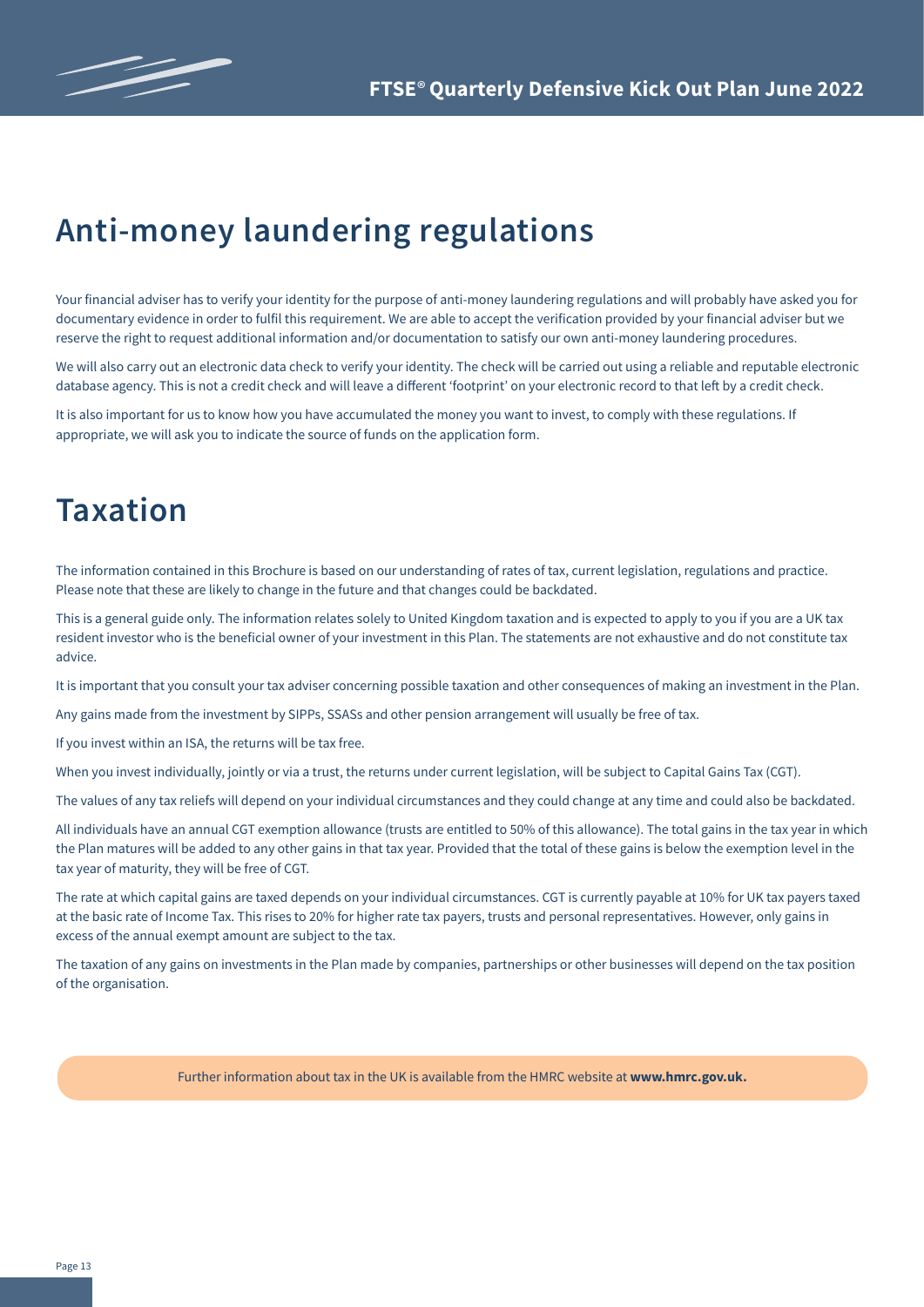### **Keeping you informed**

In an increasingly electronic age we know that most investors are happy to receive online communications. Equally, we understand that some people still prefer paper format, and we are happy to communicate with our investors in whichever format best suits their requirements.

Where you open an account online you will receive an initial acknowledgement and an initial transaction statement from us by post. Thereafter, for the rest of the Plan term we will send all regular communications to you by email. To enable us to do this, we will need an up to date personal email address. If you would like us to use someone else's email address to communicate with you, for example a spouse or other family member, we will need you to sign to that effect on the Application Form. This is so that we are sure that you can receive the information we will send you - and for this reason it's important that you let us know if you change email address.

We will provide you with a username and password when your account is set up and you can change the password after you first log in. If you complete a paper application you will still have the option of receiving future communications online, by ticking the appropriate box on the Application Form.

Alternatively, if you want us to send regular communications in the post we will do so and there will be an initial charge of 0.25% for this service.

#### **After you've invested you will receive:**

- An acknowledgement of your application, a summary of your investment and a notice of cancellation, within 5 Business Days;
- Details of your investment, shortly after the Start Date:
- Half yearly statements, as at 5 April and 5 October;
- Any other important information about your Plan;
- ▶ Notification of impending maturity.

If you have selected online communications, you will be able to access details of your investment at any time, by logging onto the client section of our website at **www.meteoram.com** using your individual username and password. This online access also allows you to:

- Read your regular valuation statements;
- Review all transactions:
- Check current values and historic valuations;
- Receive product alert notifications;
- Look up product literature;
- See details of previous plans.

If you want to change the way we communicate with you, we will need a letter signed by all account holders. Please note that there could be a charge of up to 0.25% of your original investment if you change to paper-based communications.

For more information visit our website at **www.meteoram.com**

#### **Use of Personal Information**

We will collect and process information about you that you will give us by filling in forms, or by corresponding with us by phone, email or otherwise.

We hold and use this information because it is necessary to do so in order to establish, maintain and administer your investment with us, and pay you any benefits as they are due.

You have a number of rights under the data protection laws, full details of which can be found in the Terms and Conditions or on our website **www.meteoram.com**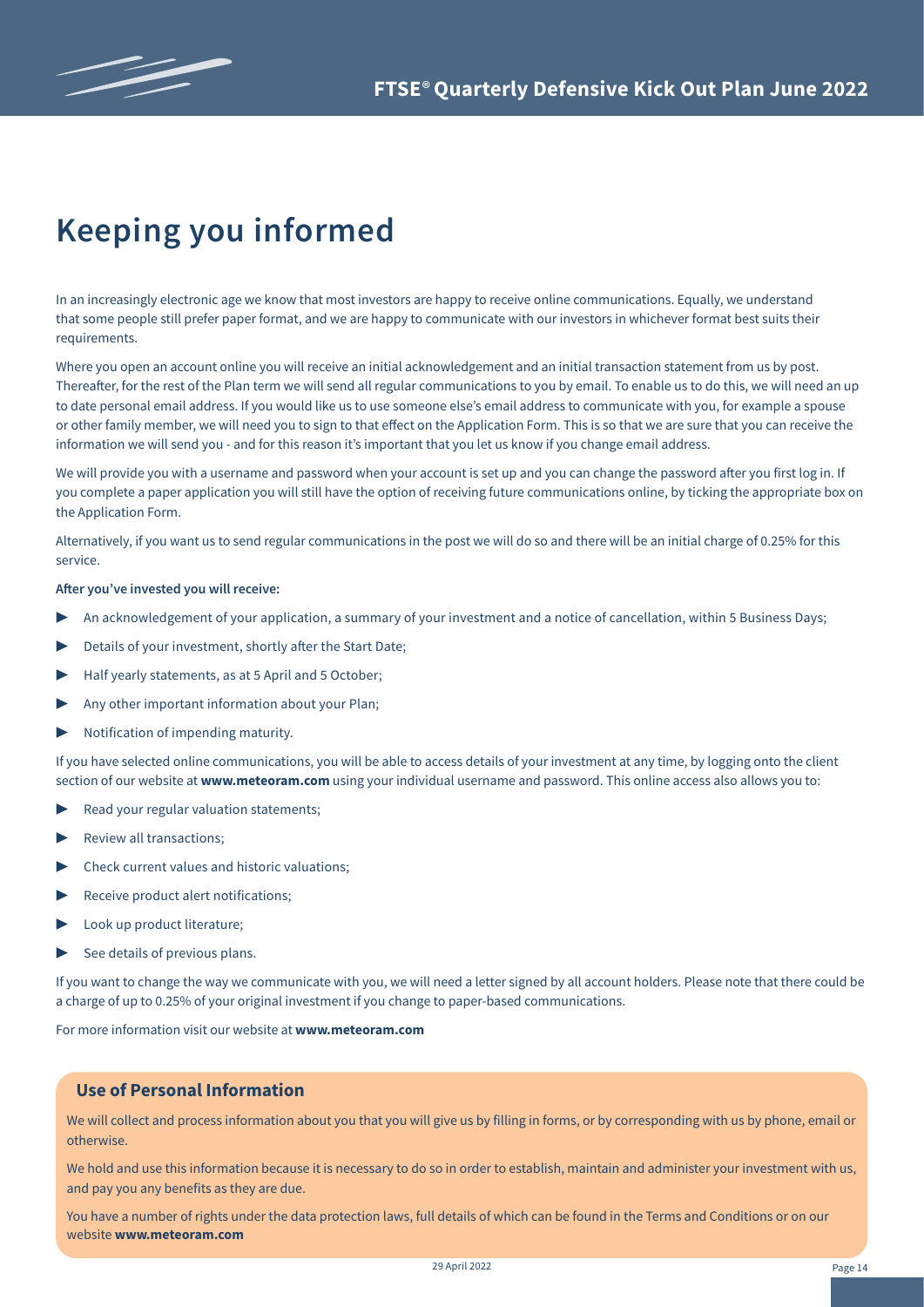### **Administration charges**

The following table sets out administration charges over the full term of the Plan. Where a percentage is indicated, this will be a percentage of the money you invest in the Plan.

There are no ongoing management charges.

#### **Menu of charges**

| <b>Initial</b>                                                     | Charge        | <b>VAT</b> | Charge details                            |
|--------------------------------------------------------------------|---------------|------------|-------------------------------------------|
| Paper applications that request ongoing paper-based correspondence | 0.25%         | n          | On purchase of the Plan, or later request |
| Sale or transfer prior to maturity                                 |               |            |                                           |
| Encashment of Plan                                                 | £150          |            | On encashment                             |
| ISA transfer to another ISA manager                                | £150          |            | On transfer                               |
| <b>Other potential Services and Charges</b>                        |               |            |                                           |
| CHAPS payment (including after maturity)                           | £35           | v          | On payment                                |
| Unpaid cheque                                                      | £40           |            | On debit from our account                 |
| Copy of taped call                                                 | £40           | V          | On request only                           |
| Stamp duty reserve tax or other financial transaction tax          | As chargeable |            |                                           |
| Re-registration to new owner                                       | £40           |            | On re-registration in our records         |
|                                                                    |               |            |                                           |

### **Compensation Arrangements**

If the Counterparty fails to meet its obligations to pay to us the amount due from the Securities and you lose the money you invest in the Plan, or any investment return to which you would otherwise have become entitled, you will not, for this reason alone, be entitled to compensation from the FSCS.

Meteor Asset Management Limited and Meteor Investment Management Limited are covered by the FSCS. Therefore, you may be entitled to compensation from the FSCS in the event that we are declared to be 'in default' and you have suffered a loss as a result of Meteor's actions or negligence. In this event, the compensation limit is currently £85,000 per person. If the level of your claim against us is greater than £85,000 you would not be covered for the excess.

We currently use a range of banks to hold Client Money. You may be eligible to make a claim if any of the banks we use, or may use in the future, becomes insolvent whilst holding your money, prior to the purchase of the Securities or pending payment to you of the amounts received at the maturity or earlier redemption of the Securities.

In this event, the compensation limit is currently £85,000 per person and this applies to all deposits you hold with the insolvent bank and any other member of its group. You would not be covered for any excess amount over the compensation limit.

Many banking groups use several brands, which means the total investments you hold within a group will count towards one compensation limit. You can look up details of banking and savings groups on the FCA website: **https://www.bankofengland.co.uk/prudentialregulation/authorisations/financial-services-compensation-scheme**

**If you have any queries you may wish to contact the FSCS at: Financial Services Compensation Scheme P.O. Box 300 Mitcheldean GL17 1DY**

**Telephone: 0800 678 1100**

**Note: The FSCS website suggests that its contact form is the quickest way to get in touch with them. The contact form can be located on the FSCS website at https://www.fscs.org.uk/contact-us/**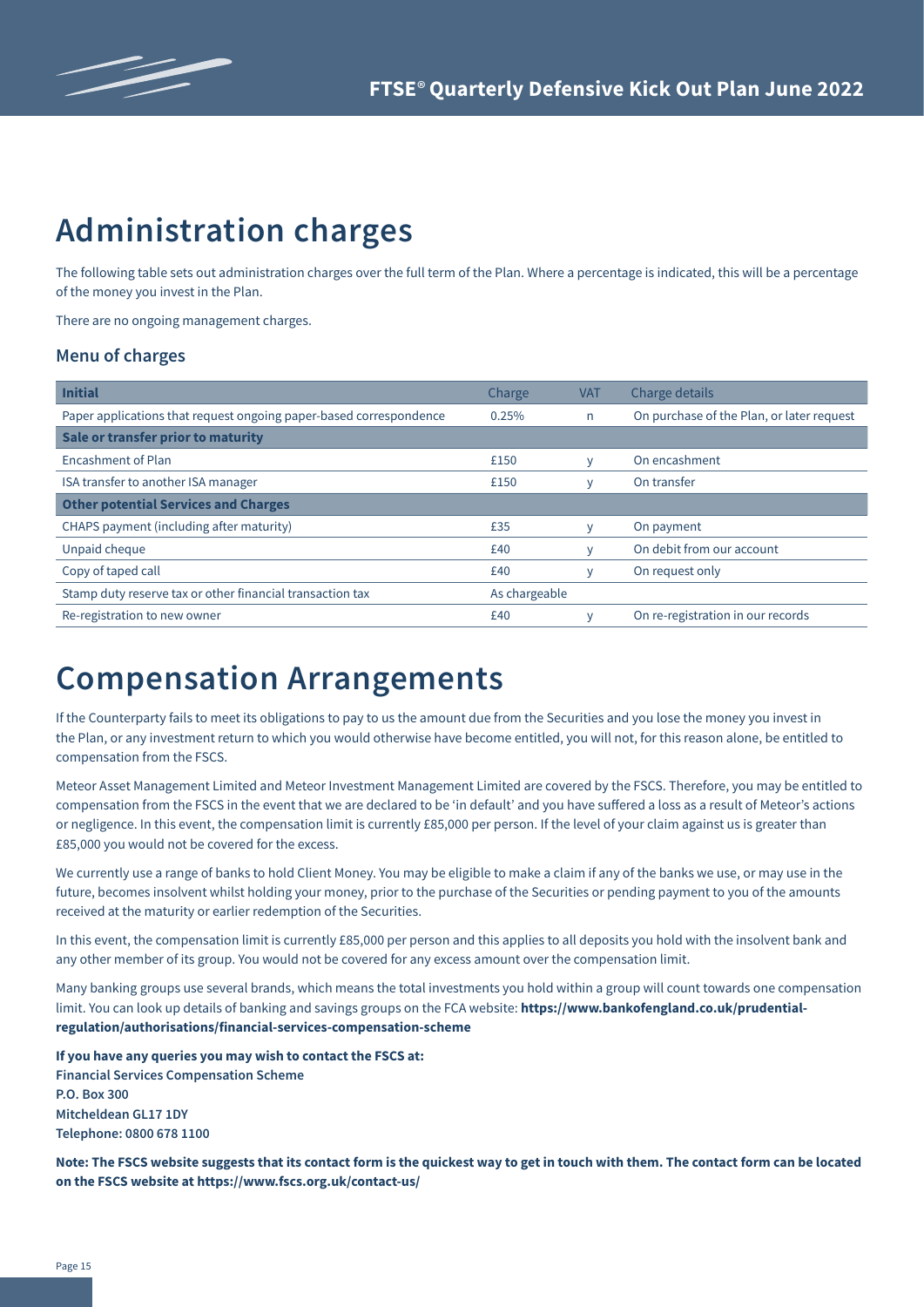### **Risks**

#### **Cancellation risks**

- If you change your mind about investing after the Securities have been purchased, you will only get back the value of the Securities when they are sold, which will be less than your original investment.
- If we pay an adviser charge to your financial adviser on your behalf and you subsequently change your mind about investing, you will be responsible for obtaining any refund which may be due to you from your adviser.

#### **Concentration risk**

The Plan should only be considered as part of your overall investment portfolio. You should only put a portion of the money you have available for investment into any one product or plan, to avoid over exposure to a counterparty or plan type.

#### **Inflation risk**

Any inflation will reduce the real value of your investment over time.

#### **Investment risks**

- Should the Index increase by more than the returns provided by the Plan, you would not receive the benefit of any additional investment return above that provided by the Plan.
- ▶ If the Plan is oversubscribed, the purchase might not be completed for you. As we near capacity we will flag this on our website at **www.meteoram.com**.
- ▶ The Securities are linked to Preference Shares issued by UKSED3P Investments Limited. There is a risk that events occurring in relation to the Preference Shares may affect the value of the Securities, or trigger early redemption of the Securities, which therefore may affect returns under the Plan.
- The value of the Securities that back your Plan may vary significantly throughout the life of the investment. Whether you decide to sell a Security at its prevailing value during its life, or whether you wait until maturity, you could receive back significantly less than you invested.
- $\blacktriangleright$  The value of the Securities that back your Plan will be initially impacted by any charges or costs that were built into it. Subsequently, factors such as, but not limited to, movements in interest rates, the performance of the Index, and the creditworthiness of the Counterparty will all affect the price of a security.
- The Opening Level of the Index applies on the Start Date of the Plan and not the date on which you apply for the Securities. The level may vary significantly between these dates.
- When the Plan matures you might not be able to reinvest the proceeds to achieve the same, or similar, level of investment return.

#### **ISA transfer risks**

- If you wish to transfer an existing ISA this must be done in cash, which means your existing ISA manager will sell your investment. Your existing ISA manager may also charge you an exit or transfer fee.
- You could lose some interest if you transfer a cash ISA and decide not to wait for the expiry of any notice period.
- If you transfer a stocks and shares ISA there is the potential for loss of investment growth if markets should rise while your transfer remains pending.
- We have a deadline for receipt of ISA transfer applications, to allow time for us to receive the proceeds from your existing ISA Manager. However, if they do not send us the funds you have requested before the Start Date we will not be able to purchase the Securities on your behalf.
- If you have elected to pay an adviser charge and have asked us to pay that fee to your adviser on your behalf, this could reduce the amount invested with the tax advantages of an ISA.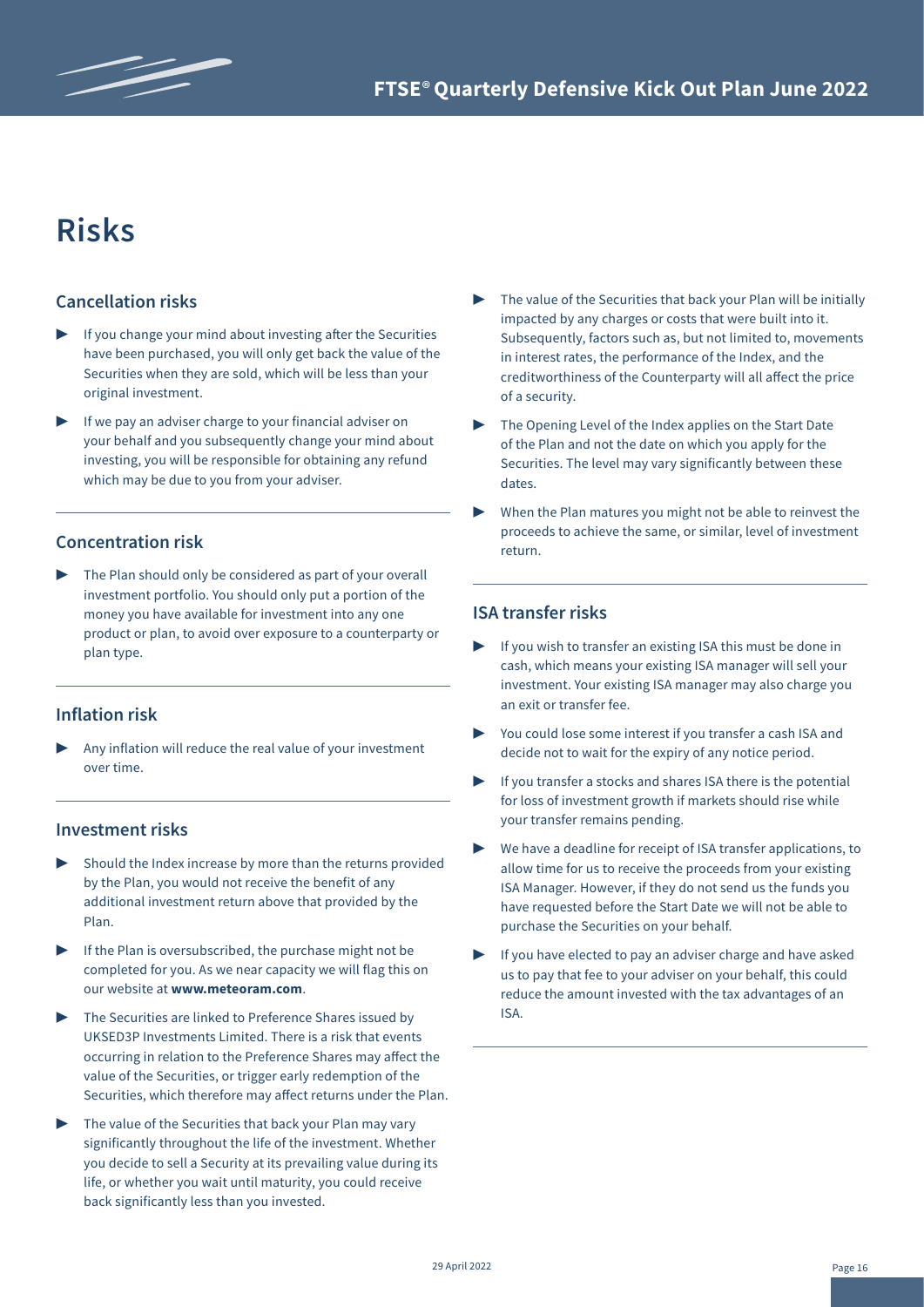

### **Risks - continued**

#### **Liquidity risks**

- You should have other savings that you can access immediately to meet any emergency cash needs.
- The terms of the investment may permit the Counterparty to delay, reduce or withhold payments. These provisions are not intended to circumvent what is legally due to you but are intended to cover unforeseen events which affect your return from the Plan, for example, a suspension or delay in receiving prices.
- The Calculation Agent intends to make a market in the Securities on a regular basis under normal market conditions, but the Issuer does not commit, and is under no obligation, to make any market in the Securities.

#### **Market risk**

- External factors could affect national economies, regions or an asset class and cause a fall in value of the Securities held in your account or in extreme cases, the collapse of the Counterparty. Please see page 6 for further information on factors that could influence the returns payable under the Plan.
- In the event that a Business Disruption, Market Disruption or Adjustment Event occurs (see page 9), the Securities may be subject to such changes as are agreed between the Counterparty and Meteor or terminated by the Counterparty, and in either such case the investment return applicable to such Security may be varied by the Counterparty, in its commercially reasonable discretion.

#### **Pricing risk**

The Calculation Agent may not be able to quote regular prices making it difficult to value your investment and delaying any early encashment request you may make.

#### **Product risk**

The design of the Plan could produce a return that is lower than a direct investment in the Index or may produce no investment return at all.

#### **Tax risks**

- Before investing in this Plan you should conduct independent investigation and analysis regarding the tax treatment of the investment to evaluate the merits and risks of the Plan.
- Tax risks include, without limitation, a change in any applicable law, treaty, rule or regulation or the interpretation thereof by any relevant authority which may adversely affect payments in respect of the investment.
- $\blacktriangleright$  The values of any tax reliefs will depend on your individual circumstances and could change at any time and those changes could be backdated.
- You should note that the levels and bases of taxation would change in the future and these changes may be backdated.
- ▶ You should carefully review and consider the investment in light of your personal circumstances and also consider whether you should consult your own tax adviser.
- Re-registration of this investment to a new holder may alter the tax implications indicated on page 13.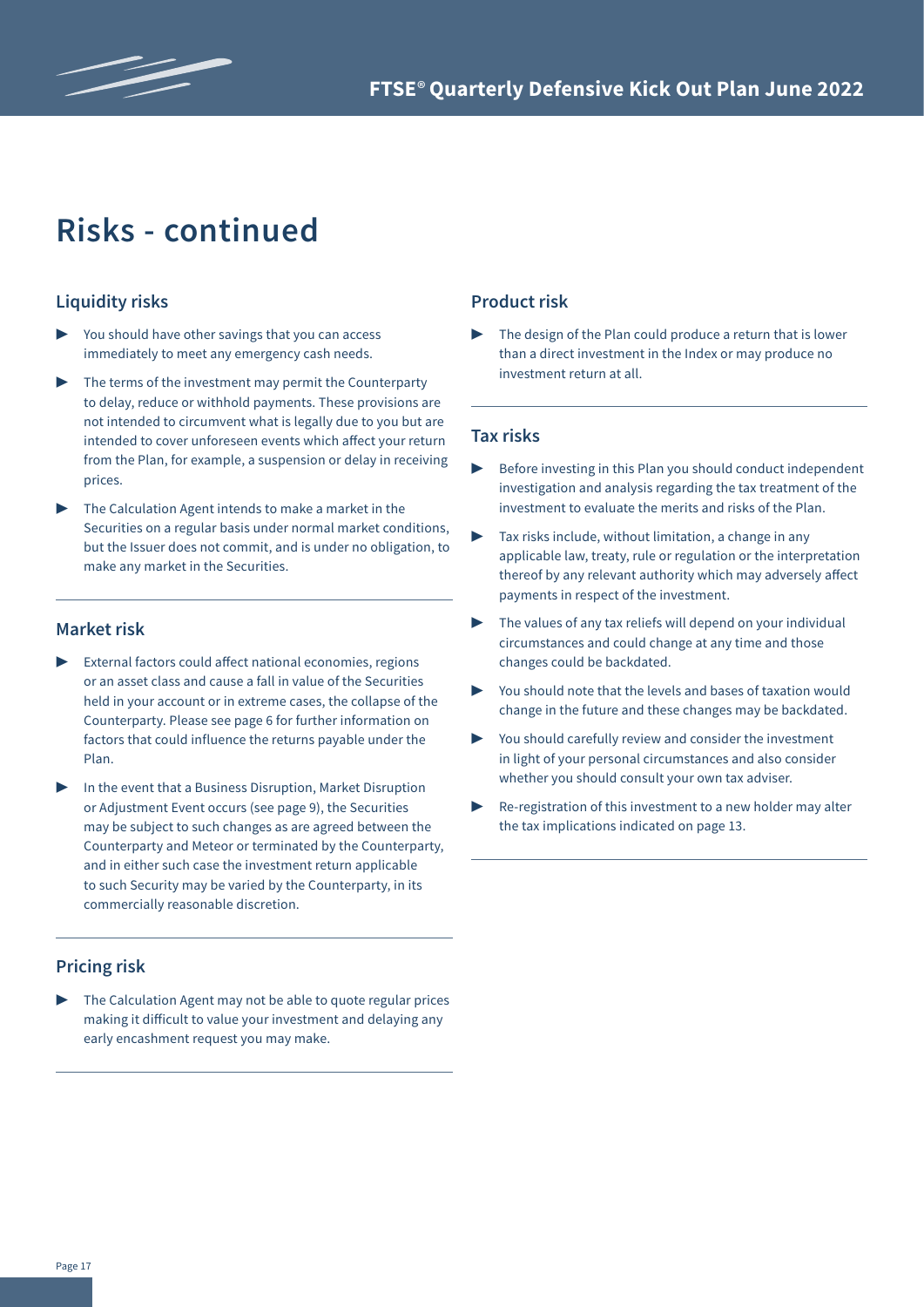

### **Frequently asked questions**

#### **What is my commitment?**

To understand the potential benefits and risks associated with this Plan.

#### **Should I see a financial adviser?**

We believe that it is important that you make sure that the Plan is right for you. We do not provide financial advice and require that you take advice from a financial adviser before deciding whether to invest in this particular Plan. You should also speak to a specialist tax adviser if you require advice on tax.

#### **How can I access information on my online Account?**

You can access details of your investment, including transaction details and valuation, by logging on to the client section of our website at **www.meteoram.com** using your individual username and password, which we will provide once your Account is set up.

#### **Can I change my mind about investing?**

Yes, you can. When we acknowledge your application we will send you a 'Notice of Your Right to Change your Mind'. You have 14 days from the day you receive this to send it back to us. However, if we receive your request to cancel your investment after the Securities have been purchased, you will get back less than you invested. If we pay an adviser charge to your financial adviser on your behalf and you subsequently change your mind about investing, you will be responsible for obtaining any refund which may be due to you from your adviser.

#### **What happens if a plan is oversubscribed or does not proceed?**

If your money cannot be invested into the Plan for either of these reasons, we will notify you of this and ask for your instructions.

#### **Can I encash/transfer a plan before maturity?**

In normal market conditions you can, although when your Securities are sold the price is likely to be less than the price you initially paid. You will also be charged an administration fee for early encashment or a transfer fee.

#### **What should I do if I have a complaint?**

- In the event you wish to complain at any time about this Plan, or the service you have received, you may do so by contacting the Compliance Officer, Meteor Asset Management Limited, 55 King William Street, London, EC4R 9AD or by telephoning 020 7904 1010.
- ▶ We will keep you informed during the investigation process and will notify you of our conclusions and explain how these have been reached.
- If you are not satisfied with the way we have dealt with your complaint you can complain, free of charge, to the Financial Ombudsman Service at: Exchange Tower, London, E14 9SR Telephone: 0800 023 4567 Website: **www.financial-ombudsman.org.uk**

Making a complaint does not prejudice your right to take legal action.

- Full details of our complaint procedure are available upon request.
- We would draw your attention to the fact that the value of investments can shift unpredictably, and can fall as well as rise and that such a fall is not, in itself, usually a valid reason for complaint.

#### **How are adviser charges managed?**

If you ask us, we will pay any adviser charge due to your adviser.

This will be paid by deducting the amount you have agreed with your adviser from the amount you have sent us for investment. You should note that this will reduce your investment amount.

We will confirm to you the amount of the charge you have asked us to deal with. You may amend or cancel this instruction in writing.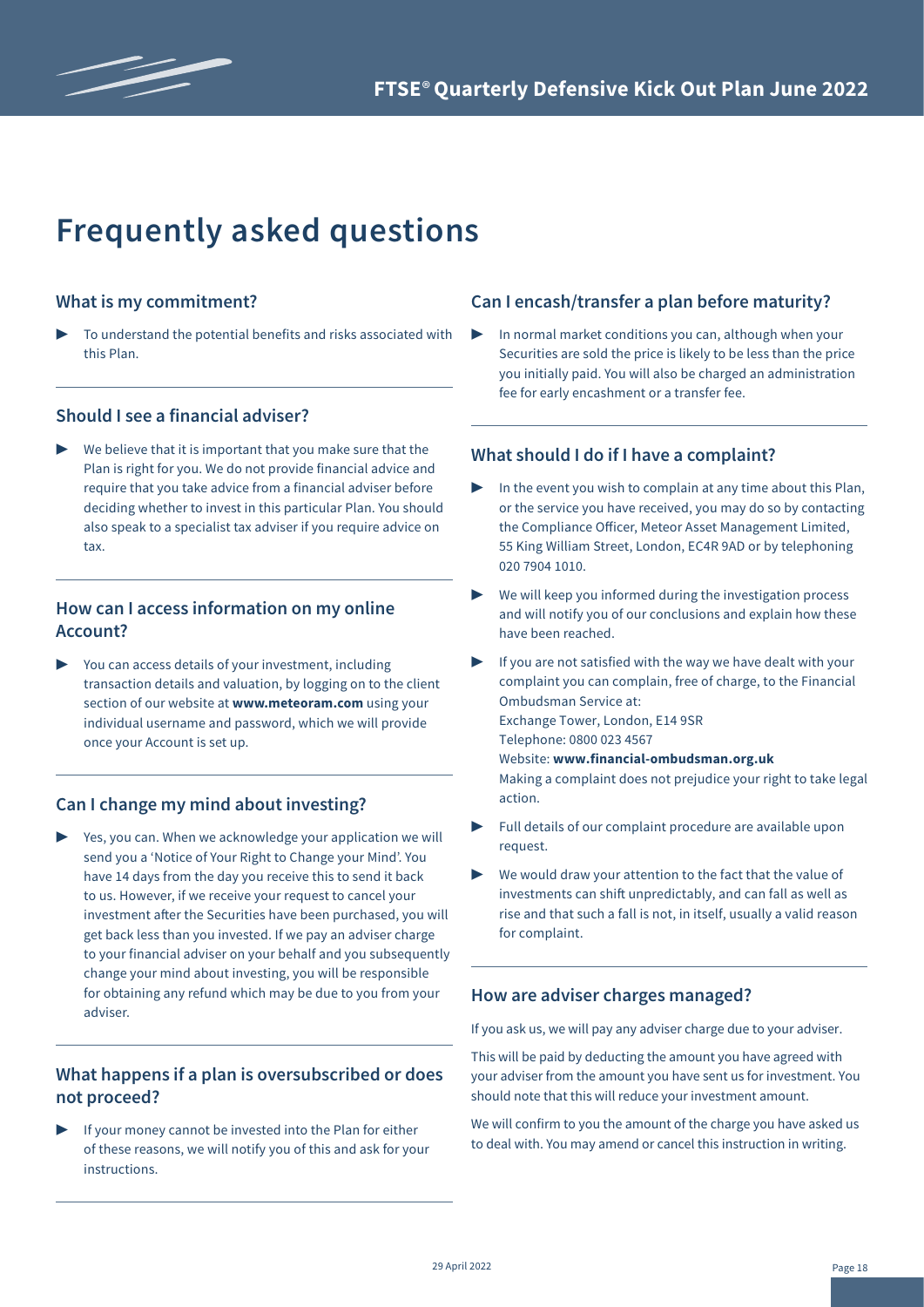

### **Frequently asked questions - continued**

#### **What happens to my money:**

#### **Before the Plan Manager purchases the Securities for my Plan?**

- ▶ Cleared funds received during the offer period will be held until the purchase date in the client account of Meteor Investment Management Limited and your money never forms part of our assets. No interest will be accrued to the Start Date of the Plan.
- Any adviser charge you have asked us to pay to your adviser, will be deducted from the money you have paid to us once it has cleared and paid to your adviser.

#### **After the Plan Manager has purchased the Securities?**

- $\blacktriangleright$  The money that you invest will be used to buy the Securities that are designed to provide the capital and investment returns explained in this Brochure.
- The terms of the Securities are fixed at outset so there is no ongoing investment management.
- The Securities will be held in the name of 'Meteor Nominees Limited' and will be held by our Custodian, which is currently BNP Paribas Securities Services. You will remain the beneficial owner of the Securities purchased on your behalf.

#### **When the Securities have matured?**

- Once we receive your maturity proceeds from the Counterparty we will credit the funds into your Account. This will be held as Client Money and no interest will be paid on this amount.
- The maturity value will be available within 15 Business Days of a Measurement Date in the event of an early maturity, or on the Maturity Date, if the Plan runs for the full term.
- $\blacktriangleright$  However, we will not make any payment until we have received your written instruction and will therefore continue to hold your money until you advise us whether you wish to take the cash value or reinvest.

#### **What happens to my ISA transfer if a plan is oversubscribed or does not proceed?**

For ISA transfers, we will endeavour to return the cash to your previous ISA Manager. Alternatively, we will await your written instruction to either invest in a different Meteor plan or transfer to another ISA Manager, if possible.

#### **What happens when the Plan matures?**

- About three weeks before maturity we will write to you via your adviser to provide full details of the position so that your adviser can discuss this with you.
- We will also alert you to an impending maturity.
- If you do not have an adviser we will provide the information directly to you.

#### **What happens to the Plan if I die?**

- ▶ We will require a death certificate and any supporting documentation so that we can administer your investments, in accordance with instruction by your personal representatives. We will provide a valuation as at the date of death and will outline the options available, which will include re-registering the Plan to a new owner so that it can be held until maturity.
- Where a plan is held jointly by two or more holders, the investment will be the joint property of all the holders and, following proof of death of the relevant holder, all instructions must be authorised by all the remaining joint holders.
- If your Plan is an ISA and you die leaving a surviving spouse or civil partner, they may be able to make a subscription to an ISA based on the value of your ISA at the date of your death. Such a subscription would not count towards the ISA subscription limit in the year that it is paid. The facility is subject to certain eligibility criteria and any subscription must be made within certain time limits. In the event of this circumstance, we will write to your personal representatives with full details of the eligibility criteria, how much can be subscribed, how the subscription can be made and any time limits that apply.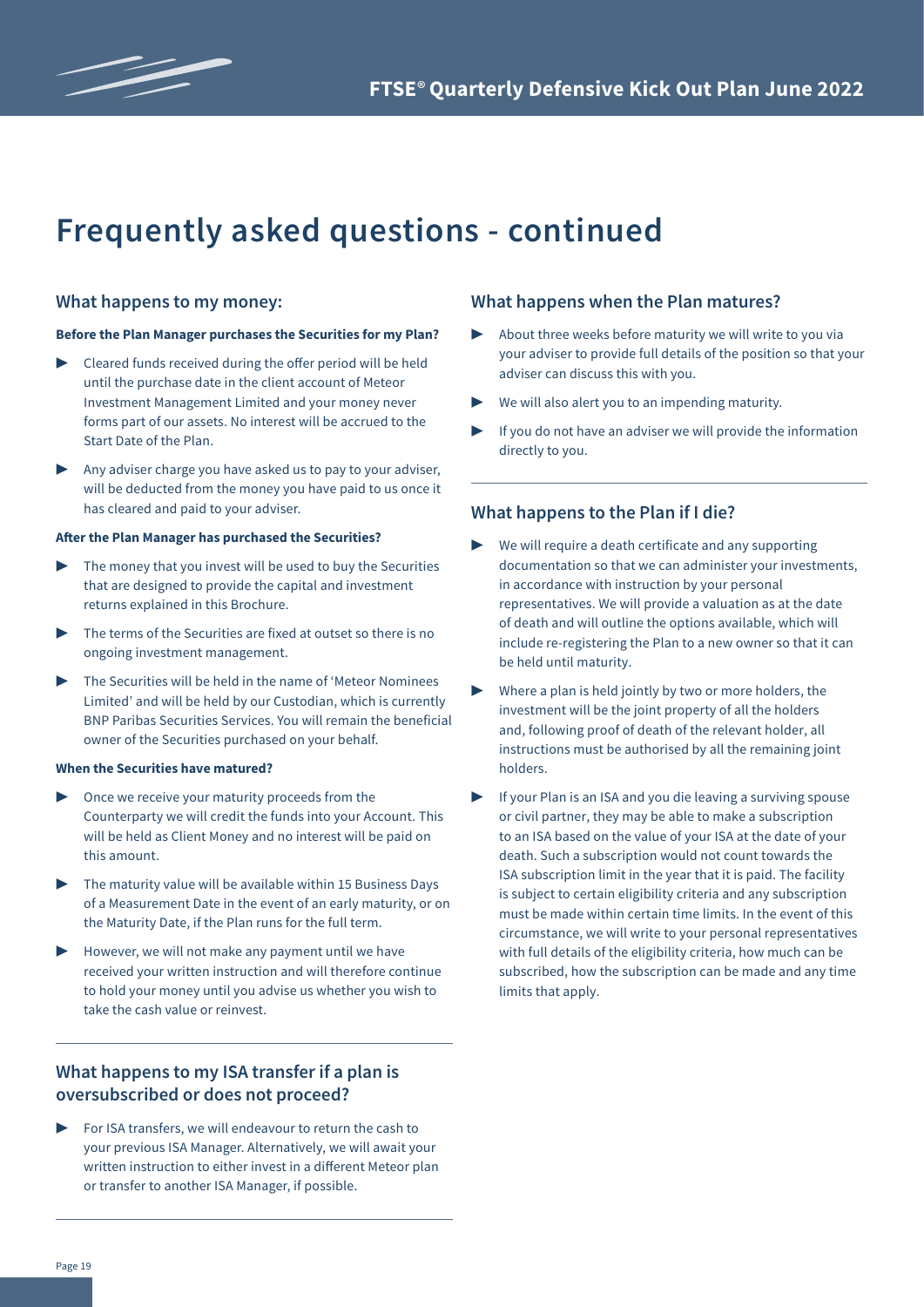

### **Investing**

- Please note that we will not be able to accept an application from you unless you have received financial advice.
- Before you decide to invest it is important that you understand the nature of the investment.
- ▶ Before investing please ensure you have read the Base Prospectus which can be found in the Document Centre on our website **www.meteoram.com**.
- The minimum you can invest is £5,000.
- You can apply online or by completing and submitting a paper based Application Form.
- Please complete the Application Form fully, as we need all relevant information to proceed with your investment. We will retain the information you provide to set up and administer your investment and will do so in accordance with the strict requirements of data protection legislation.
- If you are a SSAS, trust, charity or other legal entity, please add your Legal Entity Identifier.
- Please take care to complete the Adviser Charging section of your application form, as this will be the basis of any payment we make to your adviser on your behalf.
- $\blacktriangleright$  ISA transfer applications must be received by us by the 'ISA transfer application' date to allow us sufficient time to instruct the current ISA Manager and for them to complete the transfer of funds to us.

#### **Payment**

- Please send funds via electronic bank transfer. If your bank is operating Confirmation of Payee, it should confirm that you are paying **'Meteor Investment Management Limited'.** The details you require are: Meteor Investment Management Limited Client Account HSBC Bank plc - Queen Victoria Street Branch Sort Code: 40-05-30 Account Number: 13692752 IBAN: GB21MIDL40053013692752
- ▶ Alternatively, cheques can be made payable to **'Meteor Investment Management Limited Client Account'**. We highly recommend against this option as cheques increase the risk of delays and failures in your application.
- Application forms accompanied with a cheque must be received by the 'Application with cheques' date, to allow sufficient time for the cheque to clear.
- ▶ Your completed Application Form and cheque should be sent to your financial adviser or directly to us at 55 King William Street, London, EC4R 9AD.

**We do not offer financial advice or guidance on tax issues. However, we believe that it is important to seek such advice before you invest, to ensure that you choose an investment which is right for you. Please note that we will not be able to accept an application for this Plan unless you have received financial advice.**

#### **This Plan may be held:**

#### **By individuals**

As an individual, jointly, or on behalf of a child under the age of 18.

#### **By pension arrangements**

The trustees, subject to the terms of your scheme, can hold plans as a permitted investment within any type of pension arrangement, including a SIPP and a SSAS.

#### **By trustees/companies/partnerships**

Subject to relevant articles of association permitting such an investment.

#### **As Individual Savings Accounts (ISAs) and ISA transfers**

Individual Savings Accounts (ISAs) were launched in the UK in 1999 to encourage people to save. They allow you to save and invest without paying any tax on returns you make from your investment in the Plan. Because of the tax advantages there is a limit on the amount that you can subscribe to ISAs in any one tax year. The subscription limit for the 2022/23 tax year is £20,000.

There are four types of ISA - a cash ISA, a stocks and shares ISA, an Innovative Finance ISA and a Lifetime ISA. In a tax year you may invest in any type of ISA, or a combination, as long as the overall subscription limit for the year is not exceeded. However, you may not subscribe to more than one of each type of ISA in the same tax year.

You are also able to invest in an ISA by transferring the value of an existing ISA or ISAs to a new ISA manager. The ISA which receives the transfer does not have to be the same type of ISA as the transferring ISA. The minimum value for ISA transfers to this Plan is £5,000, with no maximum limit.

It is possible for the spouse or civil partner of a person who has died whilst holding an investment in an ISA or ISAs to make additional ISA subscriptions over the annual subscription limit. Please refer to "What happens to the Plan if I die?" on page 19 for further details.

**The Plan is available to residents of the United Kingdom only. If you become a resident of the United States, please inform us.**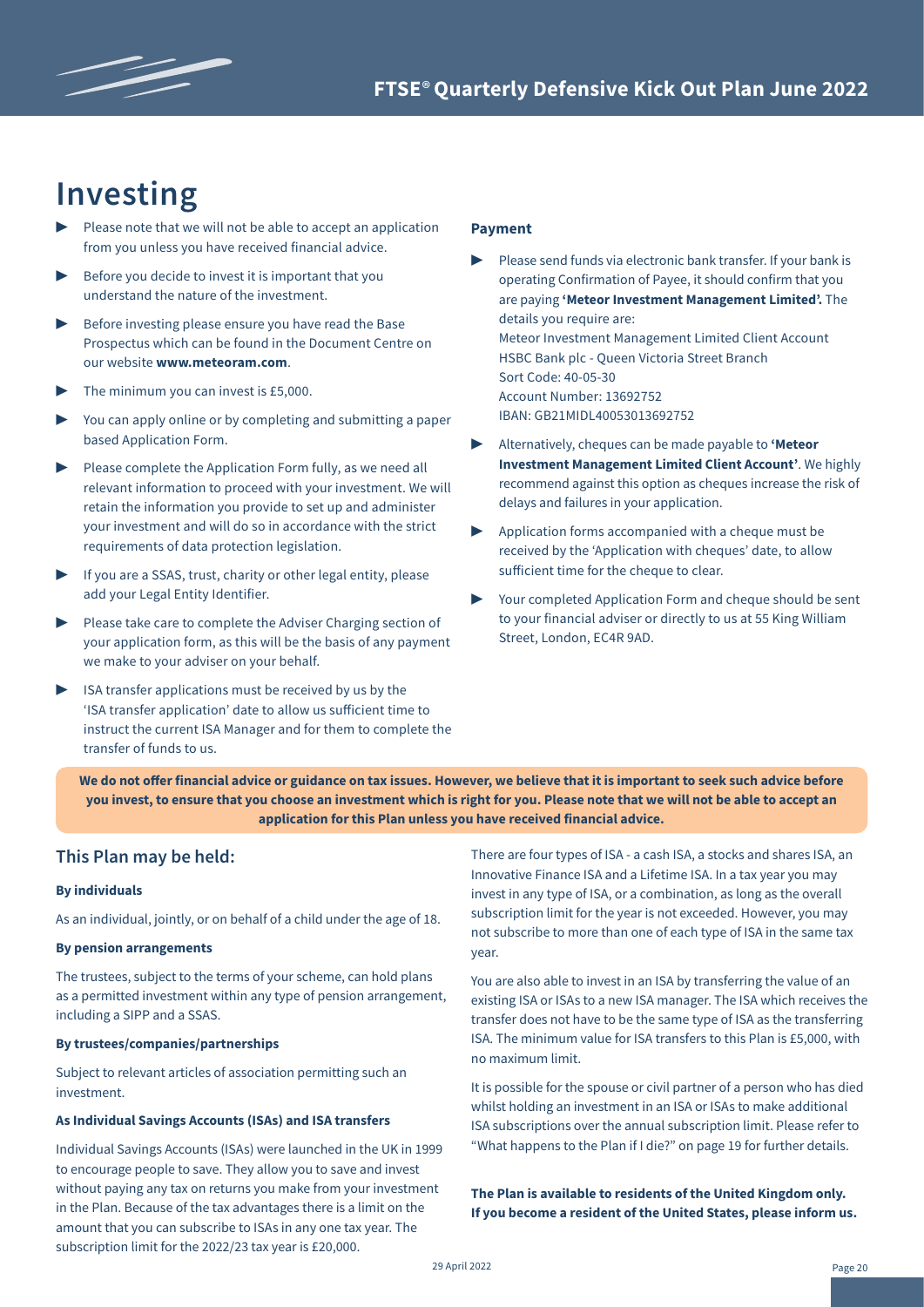### **Glossary**

**Application Form –** the form that you must complete, for a Direct Investment, stocks and shares ISA or an investment by a pension fund, company or charity to be opened.

**Base Prospectus –** the most recent version of the base prospectus for the Issuance of Notes and Warrants, any supplements thereto, and the final terms relating to the Notes.

**Brochure –** this document.

**Business Day –** any day other than a Saturday, Sunday, bank holiday or other UK public holiday.

**Calculation/Determination Agent of the Securities –** HSBC Bank plc.

**Client Account –** all client bank accounts are designated as such in the account name with the words 'client account', in order to distinguish those accounts from any of Meteor Investment Management's own bank accounts held with the same credit institution.

**Client Money –** means money that we hold for you in the course of carrying on designated investment business.

**Closing Level –** the official closing level of the Index.

**Counterparty –** HSBC Bank plc.

**Direct Investment –** an investment in the Plan not qualifying as a stocks and shares ISA.

**Final Level –** the Closing Level of the Index on 10 June 2027.

**Final Measurement Date –** 10 June 2027.

**Financial Conduct Authority –** the FCA.

**Financial Services Compensation Scheme –** the FSCS.

**Financial Services Register –** a public record of all the firms and individuals regulated by the FCA.

**HMRC –** Her Majesty's Revenue and Customs.

**Issuer –** HSBC Bank plc.

**Key Information Document (KID)** – prepared by the Issuer of the Securities.

**Maturity Date –** 1 July 2027.

**Meteor Capital Group Limited –** the parent company of Meteor Asset Management Limited and Meteor Investment Management Limited.

**Nominees –** Meteor Nominees Limited, a totally owned nontrading subsidiary of Meteor Investment Management Limited.

**Opening Level –** the Closing Level of the Index on the Start Date of the Plan.

**Plan –** the stocks and shares ISA or Direct Investment, as described in the Brochure and made up of Securities (investments) and cash that the Plan Manager handles on your behalf.

**Plan Administrator –** Meteor Investment Management Limited. Meteor Investment Management Limited is authorised and regulated by the FCA and must follow the FCA rules as amended from time to time ('the Rules'). If there are any differences between the Rules and the Terms and Conditions, the Rules will apply.

**Plan Manager –** Meteor Asset Management Limited. Meteor Asset Management Limited is authorised and regulated by the FCA and must follow its rules as amended from time to time ("the Rules"). If there are any differences between the Rules and the Terms and Conditions, the Rules will apply.

**Plan Objective –** the objective of securing the return described in this Brochure.

**Quarterly Measurement Dates** – the performance of the Index will be measured quarterly on the 10th day of each September, December, March and June. If a scheduled Quarterly Measurement Date falls on or becomes a non-Business Day, the performance of the Index will be measured on the next Business Day. The first Quarterly Measurement Date will be on 12 June 2023, one year after the start date.

**Rules –** the rules of the FCA as amended from time to time.

**Securities –** the underlying qualifying investments of the Plan, arranged to provide the investment and capital returns set out in this Brochure.

**SIPP –** Self-Invested Personal Pension.

**SSAS –** Small Self-Administered Scheme.

**Start Date –** 10 June 2022.

**Subscription -** the total amount(s) you pay to the Plan Manager, including any amount you have asked the Plan Manager to pay to meet any adviser charges outlined in Condition 8b.

**Summary Risk Indicator - a measure of the risk in the Plan.** 

**we, us, our –** Meteor Asset Management Limited or any other company within the Meteor group to which Meteor Asset Management Limited's rights and obligations under the Terms and Conditions are transferred from time to time.

**you, your –** the Plan holder(s) named on the Application Form.